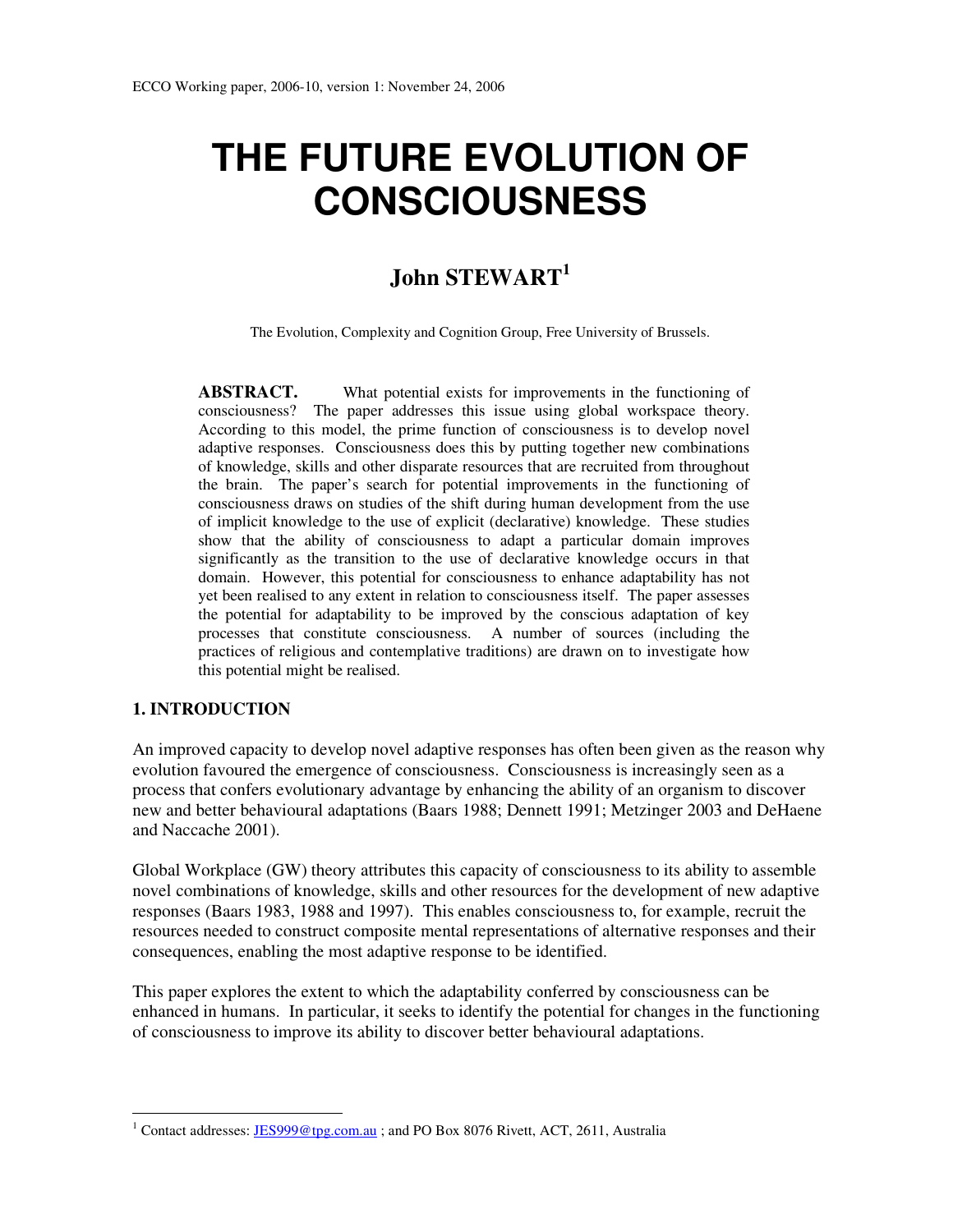Addressing this issue has been greatly assisted by the recent development of information processing theories of the functioning of consciousness. An understanding of consciousness from an information processing perspective enables us to assess its potential for further improvement. We can judge how well consciousness performs its functions, and whether changes in the processes that constitute consciousness could overcome any limitations and enhance its ability to adapt behaviour effectively.

This paper uses the information processing framework embodied in GW theory to assess the potential for improvement in consciousness. Of the competing information processing accounts of consciousness, it currently attracts the widest support (Baars 2002; DeHaene and Naccache 2001; Kanwisher 2001; and Dennett 2001).

The paper focuses on those improvements that can emerge through the processes of cultural evolution, rather than through genetic change. It therefore considers only changes that can be learnt and can be transmitted culturally.

We begin in Section 2 by outlining and developing the main features of Baars' GW theory that are relevant to our task. This analysis of GW theory is drawn on in Section 3 to identify how the functioning of conscious processes might be improved to enhance the adaptability and evolvability of humans. The search for potential improvements is aided by developmental research that identifies how adaptability is significantly enhanced in other domains when declarative knowledge is used to assist adaptation. In section 4 we use GW theory and other sources to begin to identify practices and experiences that could enable humans to acquire skills and capacities that would realise the potential to improve the functioning of consciousness.

# **2. GLOBAL WORKSPACE THEORY**

# **The Global Workspace architecture**

According to Baars (1983, 1988, and 1997), the prime functional role of consciousness is to contribute to the development of novel adaptive responses by bringing together new combinations of knowledge, skills, and other resources.

Such a function is of critical importance when an organism encounters new circumstances for which it has no existing adaptive behavioural routine. If the organism has previous experience of particular components of the new situation, its conscious processes can combine the disparate experiences to construct composite mental representations of the novel circumstances and how they will respond to alternative actions. According to GW theory, the recruitment function of consciousness plays a central role in producing these novel representations—it recruits the particular combinations of knowledge and other resources needed to represent actions and situations that have not been experienced previously as a whole.

Baars suggests that the novel combinations of resources that are relevant to solving a particular adaptive problem are recruited through a GW architecture. Whatever occupies the GW at a particular time is broadcast globally throughout the brain. The GW might, for example, be occupied by an adaptive problem, a step in solving a problem, or a perception or issue that is relevant to a current goal. Specialist processors throughout the brain compete to respond to the broadcast as individuals, or in coalitions. The output of the winner of this competition then occupies the GW, and is in turn broadcast. The tasks carried out by the specialist processors or coalitions of processors can be very complex, but are performed outside conscious awareness.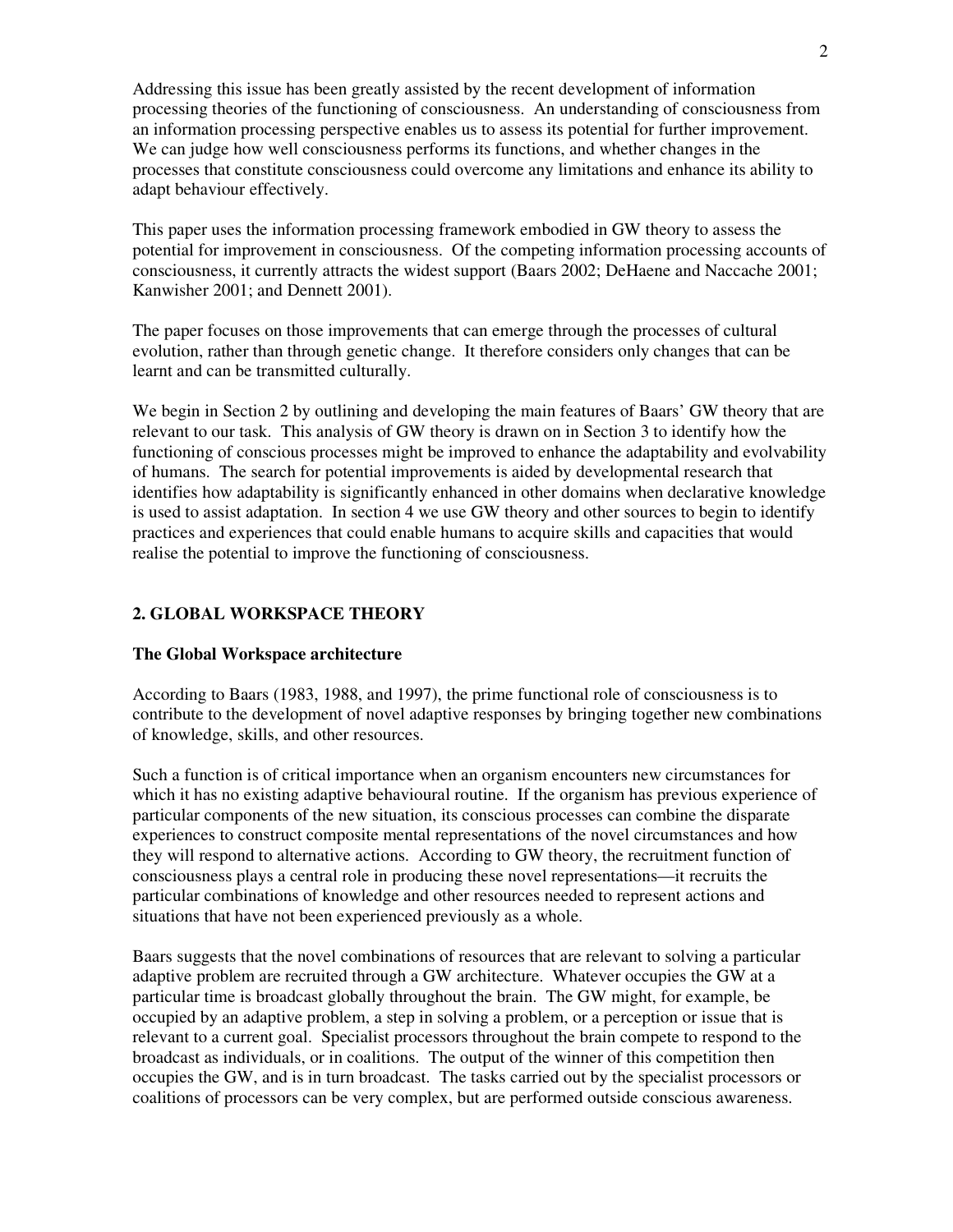Only outputs of processors that become contents of the GW are conscious. The stream of consciousness is the sequence of contents of the GW.

The competitions between unconscious processors are regulated by goal hierarchies (each goal is a representation of a desired state of affairs, and as the hierarchy is descended, goals become more specific and immediate). As part of the context of the GW, goal hierarchies condition what it takes to win competitions, including those that determine where attention is directed. But the goals and goal hierarchies often do not occupy the GW itself, and on such occasions are not conscious.

By regulating what it is that occupies the GW and therefore what is conscious, goal hierarchies (whether conscious or not) control how consciousness is deployed and what adaptive tasks it is given. Goal states themselves are determined in large part by the hedonic system which endows possible behavioural outcomes with a positive or negative hedonic tone (hedonic tones are generally in the form of valences associated with desires, motivations and emotions (Johnston 1999)). Ultimately, the effect of these processes is to ensure that consciousness is deployed to find creative and adaptive means to serve the ends determined by the hedonic system.

A key feature of such a GW architecture is that it can put together resources that are relevant to an adaptive problem despite the absence of any previous linkage between the resources and the problem, and without any centralised process that 'knows' the location of the resources in the brain, or that 'knows' their relevance to the adaptive problem. And despite this absence of prior knowledge about which resources are relevant, the GW system is capable of rapidly identifying those that are significant through the use of its massively parallel broadcast and competition process (see Shanahan and Baars 2005).

The characterisation of consciousness as a GW process accords well with subjective experience. It is evident that being conscious of an event goes hand in hand with the availability of the event to other resources—if we are conscious of something, we are able to give it attention, think about it, introspect in relation to it, talk about it, feel in relation to it, mull over it, and act on it. When we are conscious of something, the experience is available for other resources to operate on. If we are not conscious of something, the experience is not available to other resources. When we perform some complex automatic behaviour such as walking, the elements of the behaviour are not available to other resources, unless or until something goes wrong that attracts our attention, or we voluntarily direct attention to it.

Furthermore, a strong case can be made out that the GW model can broadly account for the contents of conscious experience—our stream of conscious experience appears to equate closely to the sequence of GW contents that would be expected to arise from the operation of the GW system (Baars 1997; Dennett 2001; and Clark 2005).

Mounting empirical evidence also supports GW theory (for recent reviews see Baars 2002 and 2003).

#### **The serial operation and limited capacity of consciousness**

A strength of GW theory is its ability to explain the features of consciousness that restrict its role in producing behaviour. Conscious processing is serial and limited in capacity (Miller 1956; Posner and Snyder 1975). This manifests as an inability to do more than one demanding voluntary task at a time. For example, two stories cannot be followed simultaneously, and an individual can think about how to solve a mathematical problem or how to handle a social dilemma, but not both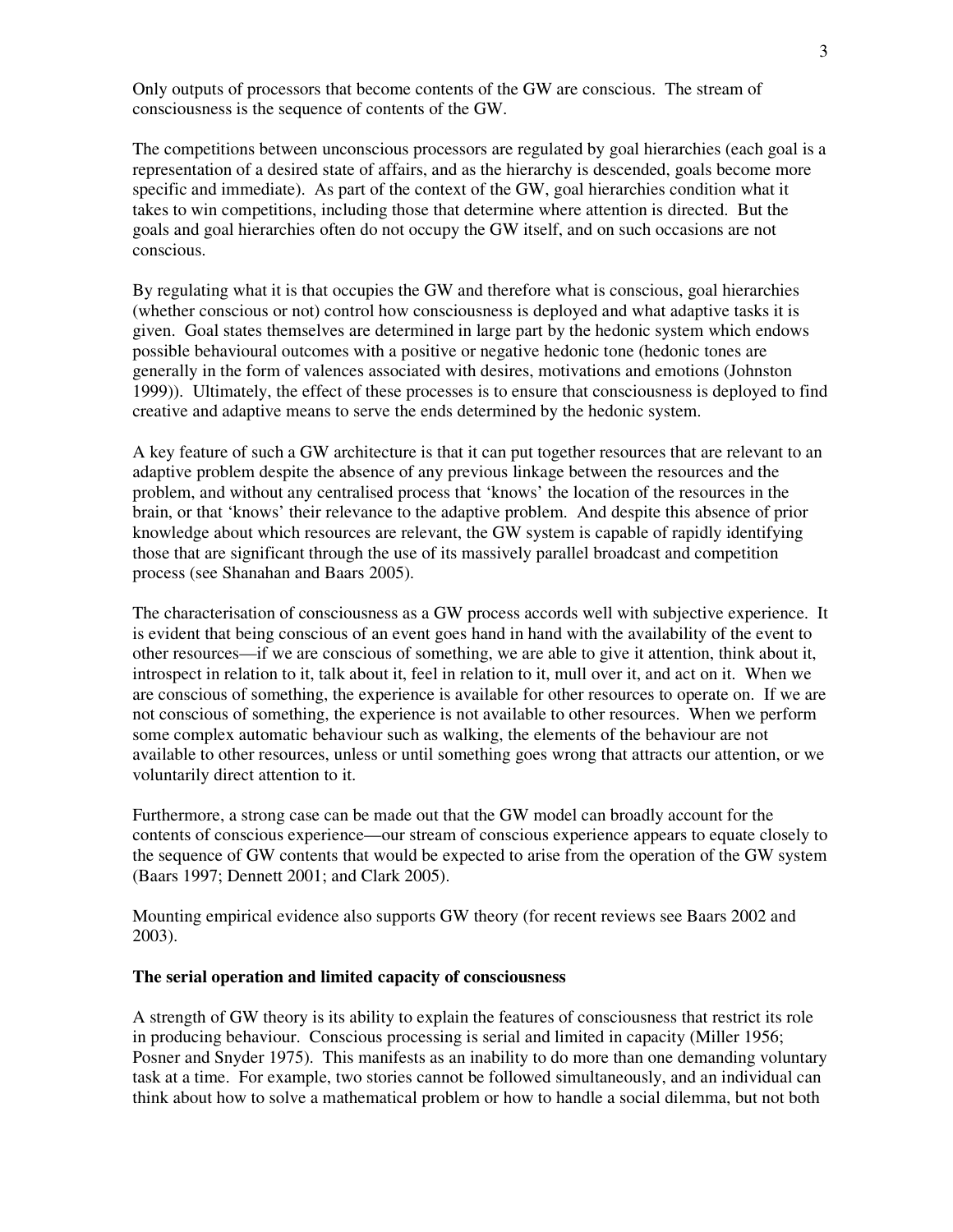at once. The learning of a new complex skill is a slow and error-ridden process, and component skills often have to be mastered separately.

These limitations of conscious action contrast with automatic behaviour. Once a complex skill has been assembled by consciousness, practiced and learnt, it can be performed accurately and quickly with little conscious attention (Anderson 1980; Bargh 1997). However, if an attempt is made to again use thought and analysis to consciously guide the performance of the complex skill, performance deteriorates due to the inability to deal consciously with more than one element of the skill at a time.

The GW model explains these distinctive features of consciousness on the basis that only one internally consistent message at a time can be broadcast throughout the brain and dealt with by the distributed processors. The limited capacity and serial processing of consciousness are a direct consequence of the way in which the GW operates—the GW system will obviously not work effectively if there is ambiguity within a broadcast, or if more than one message is broadcast at any time. Although the GW architecture searches and assesses specialist processors in parallel, the GW and broadcast process is a processing bottleneck.

Complex automatic behaviours are obviously not limited in this way. They owe their speed and accuracy to parallel processing. Outside consciousness, the brain is massively parallel, and many things are being processed at the one time.

It is worth noting here that serial operation and limited capacity are a more significant impediment for tasks that require multiple broadcasts and recruitments through the GW (e.g. where a complex new mental model is being constructed, guided by structured sequences of thought). These limitations are not as serious for tasks where few broadcasts are needed and sequences of thought are unnecessary. For example, if a diversity of specialist processors are already available for adaptive challenges in a particular domain, consciousness can organise and assemble a suitable coalition of processors quickly with few broadcasts and little loading. Where such a coalition is responding to a situation automatically, consciousness can rapidly adjust the response if circumstances change by recruiting new processors to the coalition, again with little call on the limited capacity of the GW (e.g. see Willingham et al. 1989). Nevertheless, the undertaking of tasks that require little conscious involvement, such as the conscious monitoring and adjustment of automatic processes, will still be impeded if consciousness is fully loaded by other tasks.

In general, restricted capacity and serial operation seriously limit the proportion of information processing that can be undertaken by conscious processes. Only a very small amount of incoming sensory information can be processed and responded to consciously (Norretranders 1998). The overwhelming majority of information must be processed and acted upon by massively parallel unconscious processes. Humans can therefore consciously decide or deliberate about only a very small proportion of their behaviour—most must be implemented automatically.

Consciousness is a very limited resource that ideally would be reserved for where it is superior for developing new adaptive responses to novel circumstances. When new responses have been assembled, learnt and practiced, they can be implemented far more effectively through processes that are automatic and parallel. Throughout an individual's life, an increasing proportion of behaviour is performed automatically with little input from consciousness. Consciousness operates in the main at the growing tip of behaviour where new responses are created. It plays a very narrow role in the determination of the full range of behaviour that is implemented at any moment (Velmans 1991; Bargh 1997).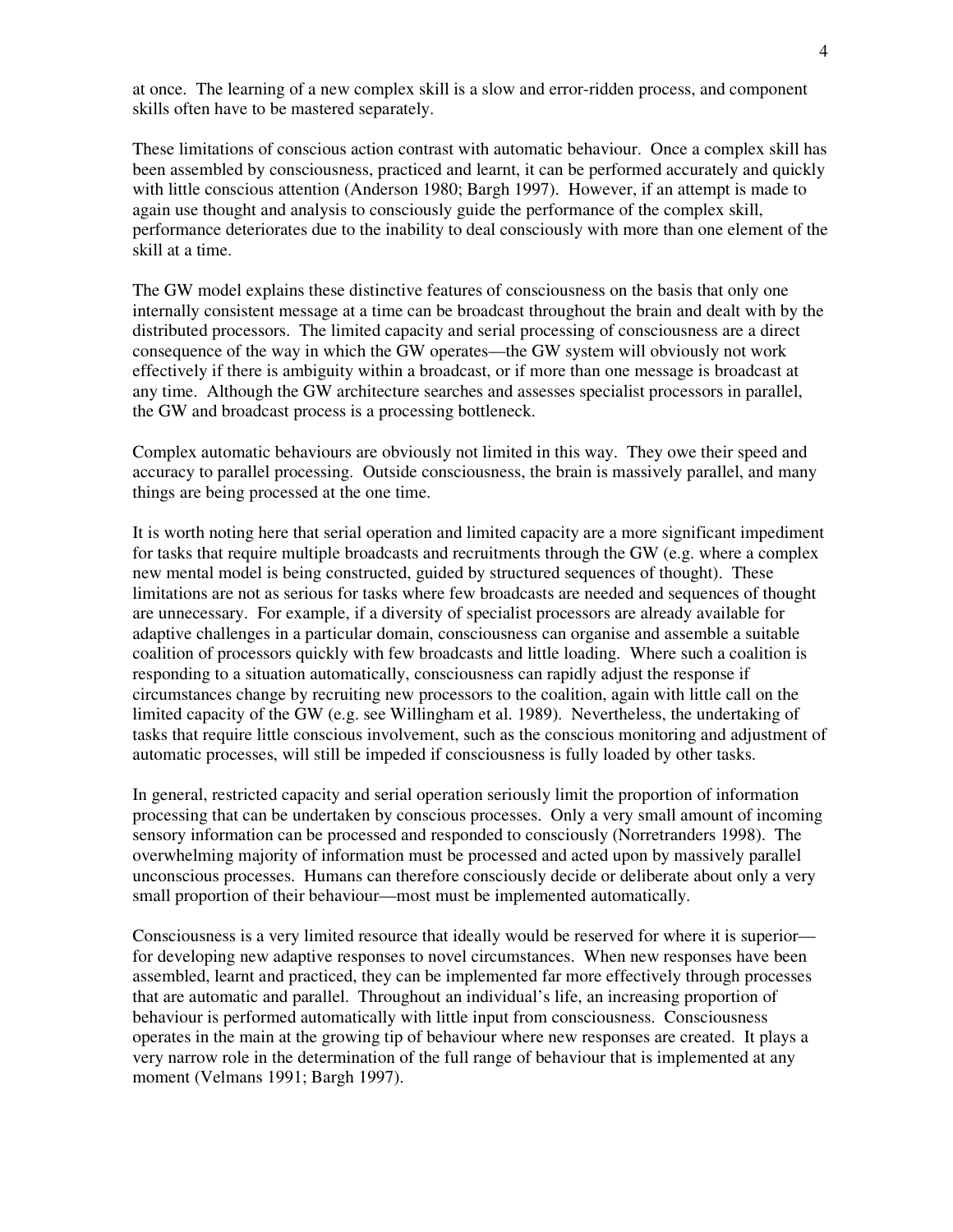The view that the role of consciousness in producing behaviour is severely limited does not accord well with subjective experience. Individuals are not generally aware of the extent of their automatic, non-conscious behaviours—their awareness is focused on and fully occupied by the conscious ones. And it does not take much to occupy consciousness fully—it can be fully loaded by an emotional response or a sequence of thought or imagining. Once loaded, there is nothing else in awareness. Due to limited capacity, individuals are necessarily unaware of nearly all the sensory information that impinges on their senses, and that when this information is broadly consistent with past experience, it is being acted upon by automatic and habitual processes that operate largely outside consciousness. Few realise that the breadth of their awareness of their environment and of their own behaviour is as limited as if they were looking through a straw. However, mounting empirical evidence is confirming this general picture of the limited role of consciousness in producing behaviour (Velmans 1991; Bargh and Chartrand 1999; and Wilson 2002). Furthermore, as we will discuss in detail below, this view of the functioning of behaviour can be confirmed by a 'mindful' consciousness that has been trained to be unloaded and resistant to distraction by immediate urges and desires.

# **3. THE POTENTIAL TO ENHANCE THE FUNCTIONING OF CONSCIOUSNESS**

Now that we have sketched the key processes that comprise consciousness, we can turn to investigating whether these processes function optimally. To what extent could the way in which consciousness operates be changed to enhance the adaptability of humans? Could the significant contribution made by conscious processes to our adaptability be improved further by modifying the way consciousness functions?

We will proceed by examining a major developmental transition in human adaptability, and show that the potential for the transition to increase adaptability has not yet been exploited for the processes that constitute consciousness itself. Karmiloff-Smith (1986 and 1992) and a number of others such as Mandler (1992) and Keil (1989) have referred in differing terms to this transition which I will designate the declarative transition.

#### **Procedural and declarative knowledge**

In describing this transition it is useful to consider the knowledge that underpins adaptive behaviours in two categories: procedural and declarative (Anderson 1983). Procedural knowledge is the implicit knowledge that is embodied in skills such as riding a bicycle. The details of such skills are not accessible to consciousness, and are not expressible in linguistic form. We are unable to think about the details of procedural skills. Procedural knowledge is largely specific to the particular skill it underpins, and cannot be used generically for other adaptive purposes (Karmiloff-Smith 1992; Sun 1997).

From the perspective of GW theory, the details of procedural knowledge do not enter the GW and therefore do not become contents of consciousness—procedural skills are behaviours that are implemented automatically and unconsciously through parallel processes. If a skill is underpinned only by procedural knowledge, we have no conscious knowledge of the details of the skill.

In contrast, declarative knowledge is explicit, generic, and easily accessible to consciousness. Declarative knowledge is the knowledge an individual is aware of when consciously modelling alternative behaviours and their impacts on the environment. It is therefore the knowledge associated with thought, deliberation and theorising (Karmiloff-Smith 1992; Sun 1997).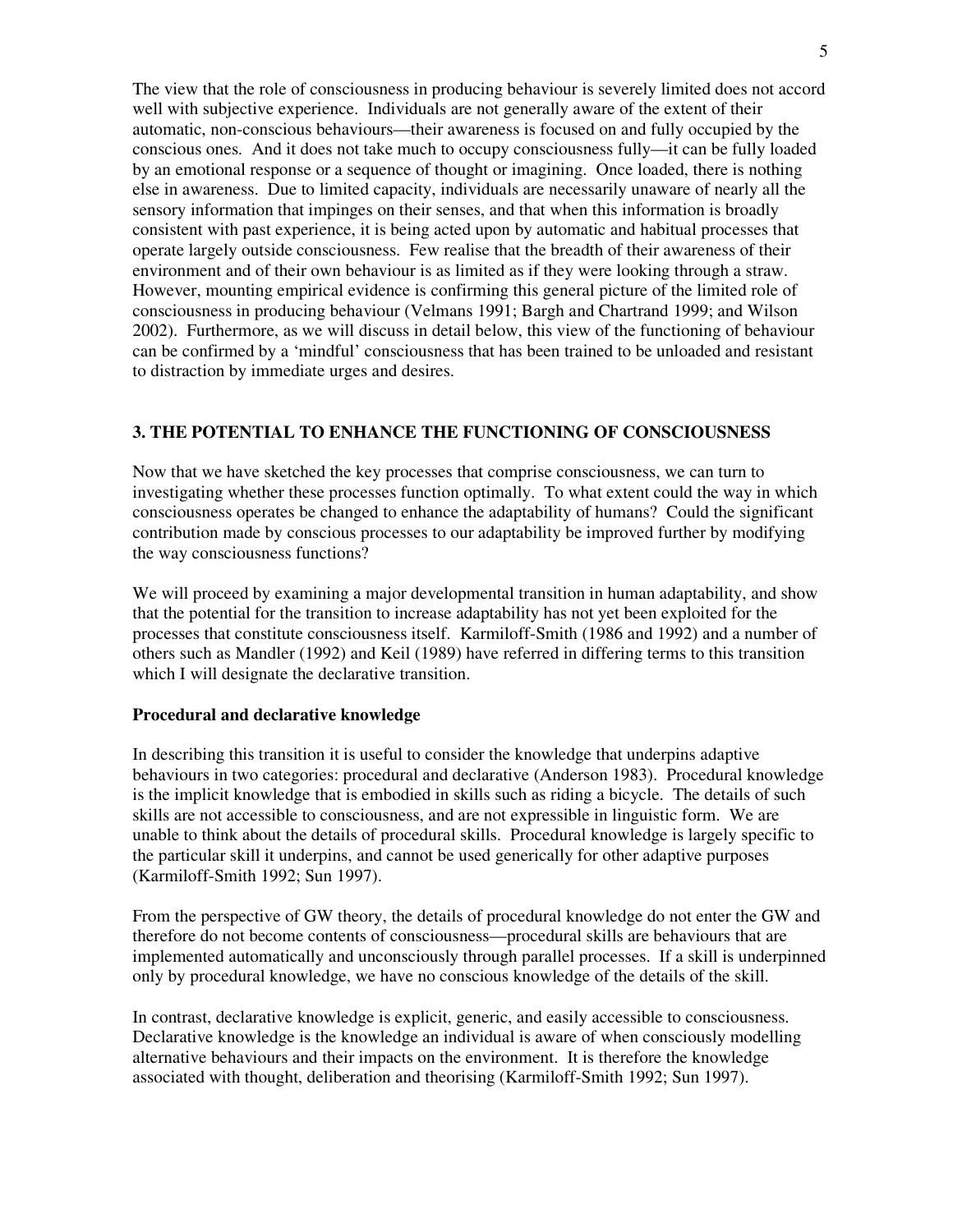From the perspective of GW theory, declarative knowledge manifests as representations that enter the GW and recruit other explicit representations that are relevant to the modelling of behaviour and its impacts. We are aware of declarative knowledge when it occupies the GW and is experienced as, for example, perceptions, thoughts and images.

These two types of knowledge are acquired differently (Anderson 1983; Keil 1989). Procedural skills in some domains are more or less innately specified (Karmiloff-Smith 1992). Procedural skills can also be acquired by conditioning and other forms of learning, but not insofar as they involve analysis or conscious modelling. As such, procedural knowledge is generally acquired implicitly. However, this does not mean that consciousness is unnecessary for the acquisition of procedural knowledge—as Baars (1988) establishes in detail, and as would be expected from the GW model, the recruitment of resources and therefore conscious awareness is essential for all learning.

In contrast, declarative knowledge is never innate, and its acquisition is generally accompanied by explicit inferences supported by conceptual understanding and analysis.

#### **The declarative transition**

In the developmental transition identified by Karmiloff-Smith and others, the adaptive behaviours and skills first acquired by an infant result from the acquisition of procedural knowledge. At different ages for various domains, the child then develops declarative knowledge about the behaviours—the individual gradually develops theories and models of the behaviour and its impacts, utilising schemas, concepts and other representations that are accessible to consciousness. Karmiloff-Smith terms this process in which implicit information eventually becomes explicit knowledge 'representational redescription'.

The declarative transition produces a major improvement in adaptability in any domain in which it occurs (Karmiloff Smith 1986 and 1992). Procedural skills and behaviours can be very effective in the circumstances in which they are learnt (although they may represent a local optimum, rather than a solution that is universally best). But they are not readily adapted to different circumstances—procedural knowledge is not usable beyond the specific purposes for which it was originally acquired. Procedural skills and behaviours can be adapted only through further costly trial and error—the implicit knowledge that underpins them is not accessible to consciousness, and cannot be readily recombined with other knowledge to adapt to changed circumstances. As put by Pylysyshyn (1980), procedural skills are cognitively impenetrable.

For example, consider an individual who has effective procedural skills for fixing a range of mechanical problems in a particular type of engine, but has no explicit understanding of how the engine works or why the procedures fix the problems. Without an explicit theory of how engines function, the individual would have difficulty in fixing a problem in a different type of engine, and would have to be shown new procedures or develop them by trial and error.

In contrast, behaviours that are underpinned by declarative knowledge can be readily adapted to changed circumstances (Karmiloff Smith 1992). Declarative knowledge is in the form of representations of objects, properties, events, actions and relations that are combined to form a model or theory of the behaviour and its impacts. When circumstances change, these representations can be recombined with other representations to model the changed circumstances and the impact of alternative behaviours. Explicit representations and models developed for other behaviours or even from other domains can be incorporated where this is useful. The feasibility of combining knowledge from different domains increases significantly as common representational approaches are used across domains e.g. as more areas of knowledge are subsumed by science.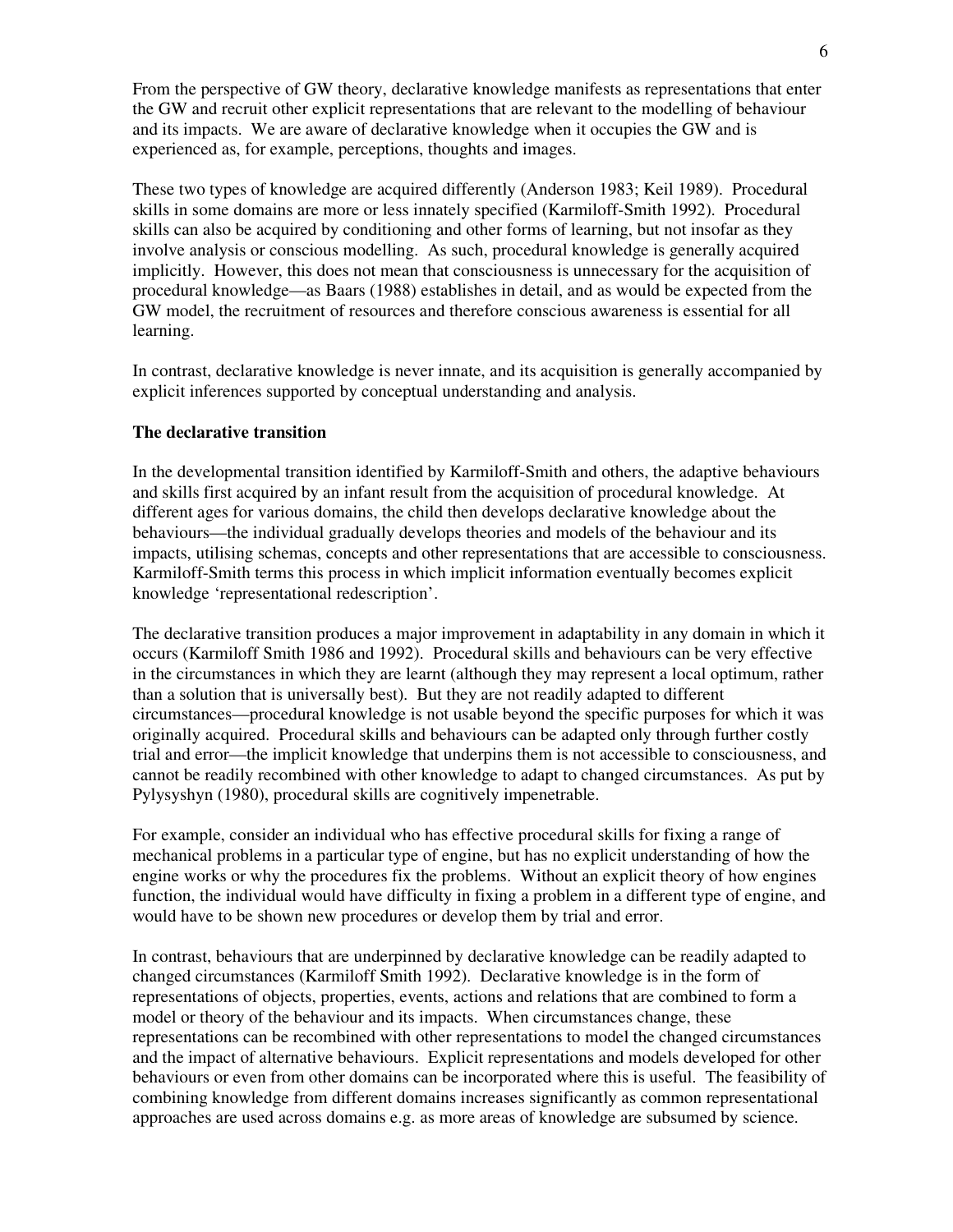The use of declarative modelling can also enable the prediction of the future impacts of behaviour, allowing actions to anticipate future events. In contrast to procedural knowledge, declarative knowledge is usable beyond the special-purpose goals for which it was originally acquired. As a result, declarative modelling enables a significant reduction in the need for costly trial and error when adapting to novel circumstances and future possibilities.

Karmiloff-Smith (1992) traces the declarative transition in a number of domains, including linguistic skills, understanding of the physical world, the ability to understand the psychology of others, and mathematical skills. She shows that the transition unfolds at different times and rates across domains. Karmiloff-Smith also notes that once particular skills or behaviour have been revised and improved using declarative knowledge, they again become automatic and unconscious through a process of proceduralization. Once skills have been revised using the slow and serial processing of consciousness, they can be implemented more efficiently through parallel processing, and the limited resource of consciousness can be utilised more productively elsewhere. However, the 'post-declarative' proceduralized skills and behaviours differ significantly from those that have not undergone the declarative transition. The possession of declarative models of the skills means they can be readily modified and adapted declaratively if circumstances change significantly, or if new declarative knowledge is acquired. This also enhances the capacity to intervene during the implementation of a skill to adapt its use (Willingham et al. 1989; Karmiloff-Smith 1992).

In any particular domain in which a declarative transition unfolds, the serial process of declarative modelling progressively build a range of new resources and other expert processors, including cognitive skills. Once these processors have been built and proceduralized, they perform their specialist functions without loading consciousness—their outputs alone enter consciousness, without the declarative knowledge that went into their construction. The outputs are known intuitively (i.e. they are not experienced as the result of sequences of thought), and complex situations are understood at a glance (Reber 1989). As noted by Dreyfus and Dreyfus (1987), a person who achieves behavioural mastery in a particular field is able to solve difficult problems just by giving them attention—consciousness recruits the solutions directly from the relevant specialist processors.

# **Evolutionary declarative transitions**

Although declarative transitions have been studied mainly in relation to individual development, they are also likely to have been significant in human evolution. Early in the evolution of life, adaptive behaviours were underpinned by procedural knowledge that was specified innately and discovered by genetic trial and error operating across the generations. Later, the processes of classical and instrumental conditioning enabled procedural knowledge to be acquired by trial and error processes operating within individuals (aided, particularly in humans, by imitative learning). It is only in humans that declarative transitions have occurred on any scale, and that declarative knowledge is accumulated and transmitted across the generations through the processes of cultural evolution. This has produced massive improvements in adaptability in the domains where transitions have occurred. Behaviours that were stereotyped and inflexible have become differentiated, variable and context-sensitive. Compare, for example, the diversity and flexibility of roles within a modern industrialised society with those in an early tribal society.

As for declarative transitions during development, evolutionary transitions would also have emerged at different times and at different rates across domains. A number of factors would have contributed to this, including that early declarative modelling would have been capable of exploring only domains with simple interactions with the environment. Furthermore, the unfolding of the transition is intrinsically a step-wise process in some circumstances. This is the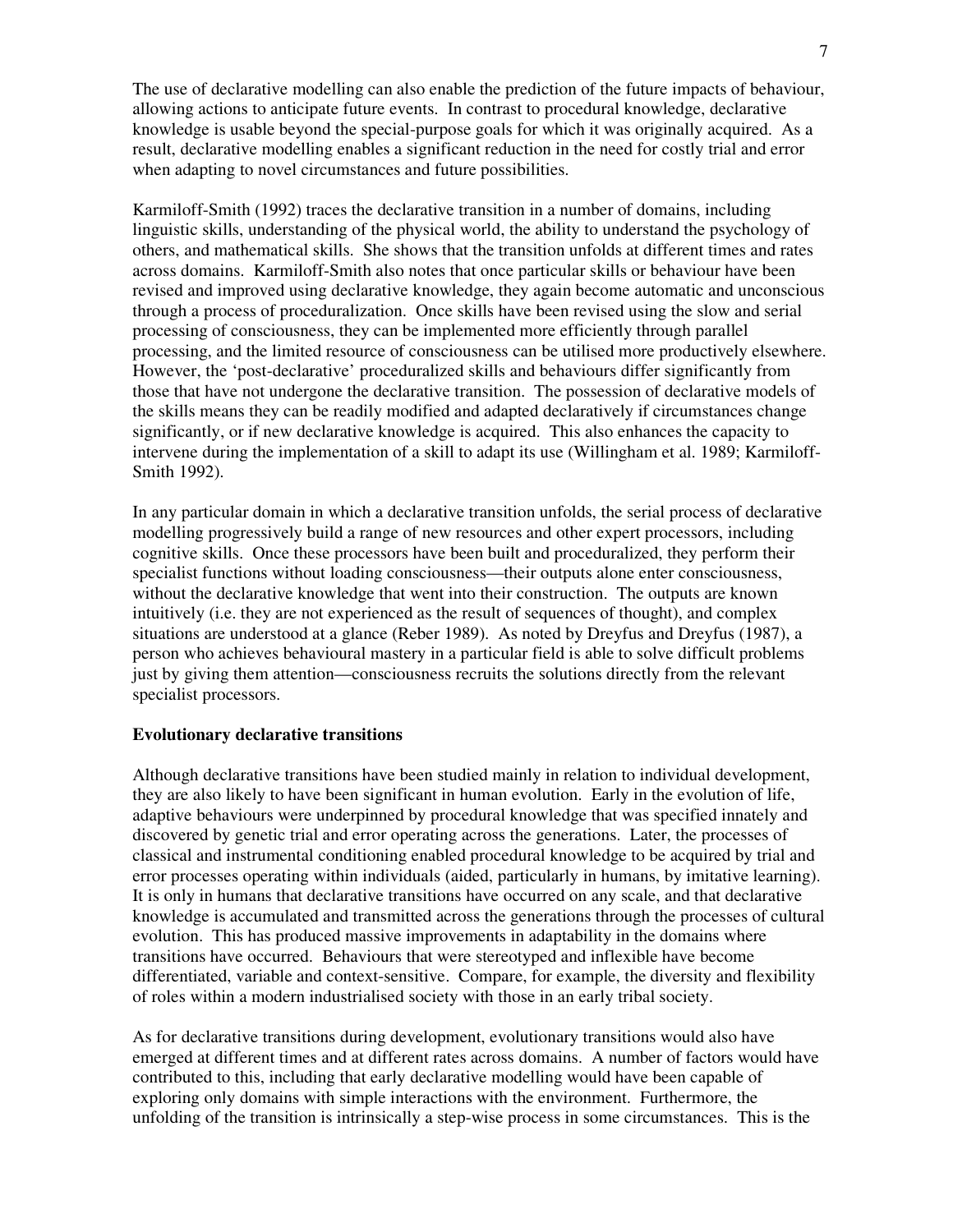case where the development of declarative models of a domain opens up the possibility of a higher ('meta') level of declarative modelling. The meta-level comprises declarative models about the declarative models of the original domain, enabling the original models to be regulated and optimised declaratively rather than procedurally.

A clear example is provided by the evolution of thinking skills. As with all skills, when thinking first arose, the processes that shaped and structured sequences of thought would have been adapted procedurally. Although the *content* of thought was declarative, the *skills that regulated* the pattern of thought were procedural. Individuals would discover which particular structures and patterns of thought were useful in a particular context by what worked best in practice. They would not have declarative knowledge that would enable them to consciously model alternative thinking strategies and their effects. Thinking skills were learnt procedurally, and there were no theories of thought, or thought about thinking.

The development of declarative knowledge *about* thinking strategies enabled existing thinking skills to be improved and to be adapted to meet new requirements. In particular, it eventually enabled an explicit understanding of what constituted rational and scientific thought, and where and why it was superior. The declarative transition that enabled thinking about thinking was a major transition in human evolution that occurred on a wide scale only within recorded history (see Turchin (1977) and Heylighen (1991) who examine this shift within the framework of metasystem transition theory). This transition remains an important milestone in the development of individuals, and broadly equates to the achievement of what Piaget referred to as the formal operational stage (Flavell 1985). However, many adults still do not reach this level (Kuhn et al. 1977).

The unfolding of declarative transitions in human evolution is also likely to mirror the overall trend that has been identified in human development. Developmental studies show that throughout the lives of individuals, a progressively wider range of behaviours are adapted with the assistance of declarative modelling. Importantly, this trend also applies to the internal processes that adapt behaviour—cognitive skills are increasingly adapted using declarative modelling. As Kegan (1982) puts it in relation to development, what was subject progressively becomes an object of consciousness. Humans have acquired the capacity to think and talk about more and more, including about their cognitive processes. As human evolution has unfolded, the great potential of declarative modelling to improve adaptation has been realised over a progressively wider range of domains, and this trend can be expected to continue.

We now turn to identifying some key areas in which the declarative transitions are yet to occur to any extent, and where substantial potentials therefore exist for further improvements in adaptability. We will focus on the processes that constitute consciousness. Clearly, humans as yet have limited declarative knowledge about the central processes that produce consciousness, and little capacity to model and adapt these processes with the assistance of declarative knowledge.

Drawing on the GW model, we will now examine two sets of processes that are important in constituting consciousness, and look at the potential for declarative transitions to increase their adaptability and the adaptability of consciousness.

#### **Processes that establish goals**

As discussed previously, the goals that are served by behaviour are determined by the patterns of positive and negative reinforcement that constitute the hedonic system, including positive and negative affect associated with emotions. Hedonic tone generally attaches to all perceptions (including to internal representations of possible events), denoting their salience and relevance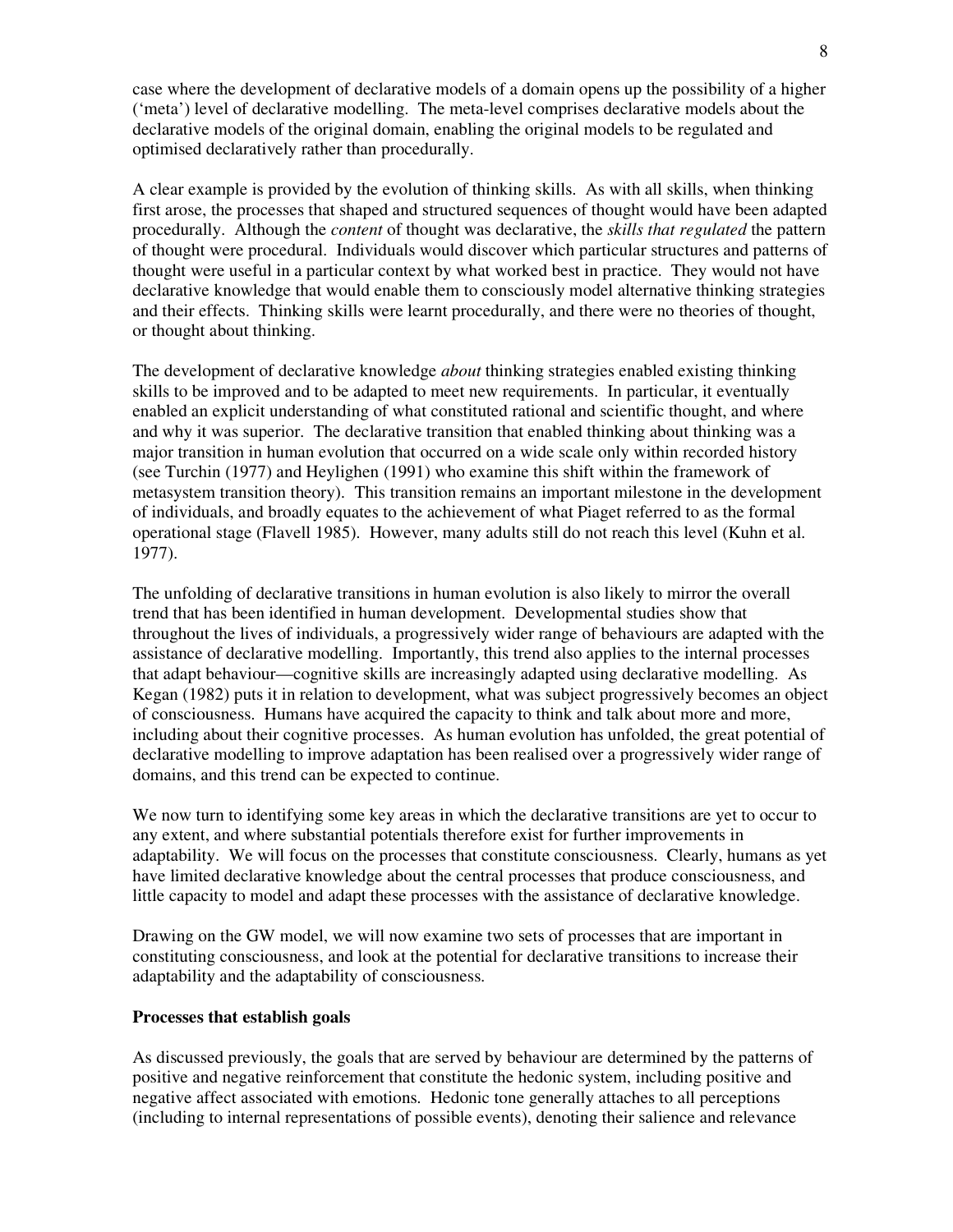(Zajonc 1980). The hedonic system determines what it is that we desire, like and dislike, need, want and are motivated to do.

Although the hedonic system is the central determinant of what individuals do from moment to moment in their lives, it is not adapted to any extent with declarative knowledge. Individuals generally do not choose deliberatively what it is that they like or dislike, what they desire, or what they are motivated to do. They largely take these as given. They cannot change at will the impact of their desires, motivations and emotions on their behaviour, even when they see that the influence is maladaptive.

Instead, desires and motivations have been determined procedurally. Initially they were established and tuned by natural selection so that they were effective proxies for evolutionary success. Selection favoured desires and motivations that tended to produce behaviour that was advantageous in evolutionary terms.

These elements of the hedonic system can also be adapted somewhat during the development of the individual, but by classical conditioning rather than by processes that use declarative knowledge. Classical conditioning will establish an association between a hedonic tone that is innately elicited by particular stimuli and other stimuli that regularly co-occur with the innate stimuli.

Although humans do not yet use declarative modelling to establish and adapt their ultimate goals to any extent, increasingly individuals are developing some capacity to resolve conflicts between different desires and motivations declaratively. This is particularly the case when longer term desires and motivations conflict with more immediate impulses, such as those associated with strong emotions. Developmental studies suggest that early in life the demands of socialisation ensure that individuals acquire procedural skills that enable them to defer acting on immediate impulses where this conflicts with longer-term goals (Luria 1973). Increasingly this procedural knowledge is now being supplemented by declarative knowledge. The recent expansion of research into emotional regulation, the proliferation of self help literature and the emergence of education programs that teach emotional intelligence all appear to be part of a collective declarative transition in this area (see, for example, Ochsner and Gross 2005).

But here we will not focus on this transition which enables declarative knowledge to be used to resolve conflicts between elements of the hedonic system. Instead we will focus on a transition which would enable all goals to be established and adapted declaratively, irrespective of whether conflicts are involved—i.e. a transition that would free individuals from the dictates of the hedonic system. If such a transition were accomplished in full, conflicts between goals would be resolved effortlessly.

The potential adaptive benefits of the conscious use of declarative knowledge to set goals are particularly significant given the central role played by goals in determining what gains access to the GW. As we saw earlier, the goals reinforced by the hedonic system strongly influence what we are conscious of, where attention is directed, what is recruited by consciousness and what voluntary actions we initiate. Plans, thoughts, proposed behaviours and objectives that are not relevant to active desires and motivations are unlikely to gain access to the GW and influence behaviour.

As a consequence, humans have difficulty in consistently pursuing objectives that are decided with the assistance of reason, but which are not reinforced by the hedonic system. The pursuit of 'reasoned' objectives is disrupted whenever goals which are supported by the hedonic system cause the GW to recruit sequences of thoughts, plans and behaviours that conflict with the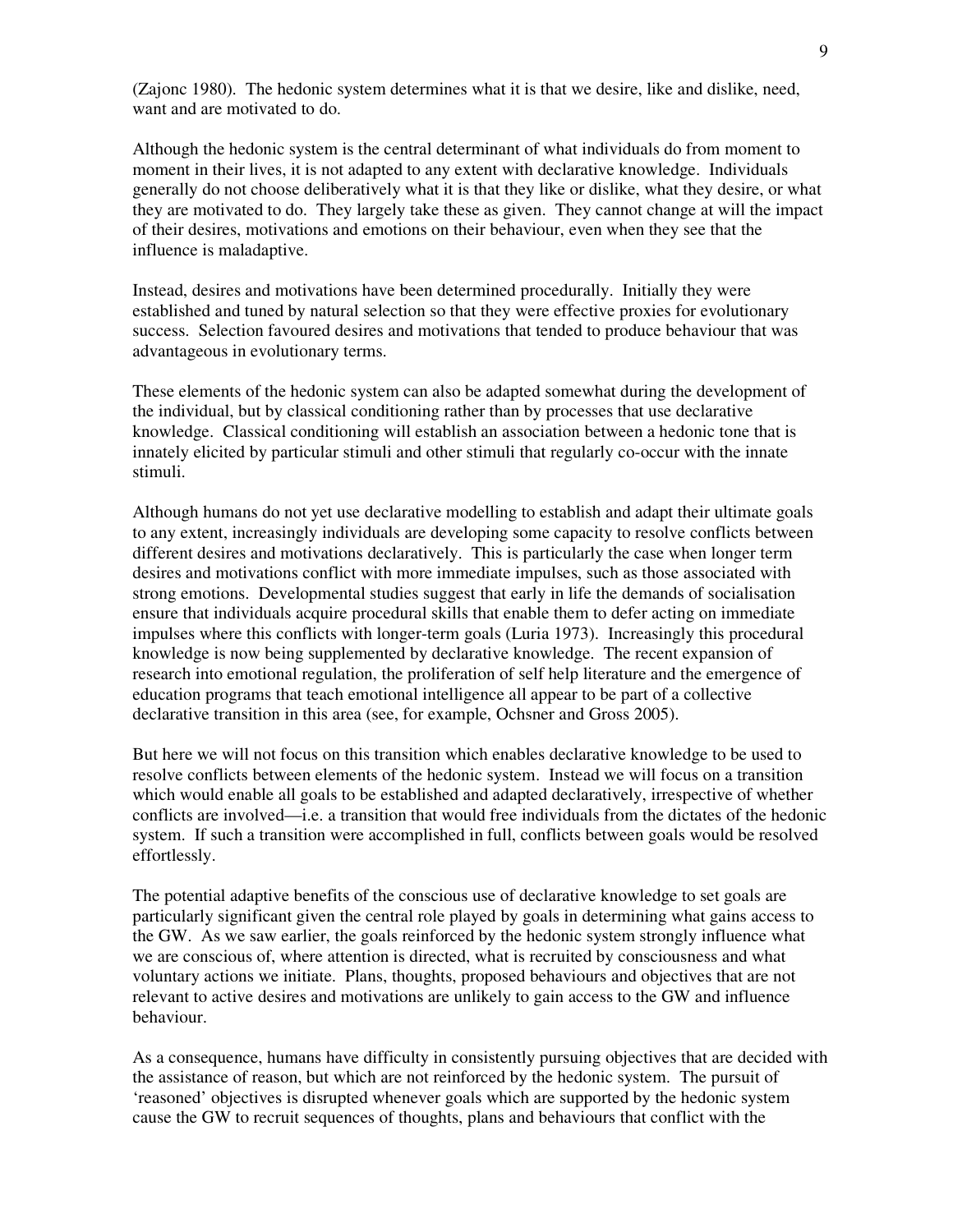reasoned objectives. Much of the time, passions dominate reason (see, for example, Dilman 1984, and Ellis 2005).

The hedonic system severely constrains how an individual might respond to a given set of circumstances, as well as what the individual actually experiences. The hedonic system's domination of recruitment to the GW means that consciousness will recruit only from specialist processors and other resources that are relevant to whatever hedonic goals are active. The individual will be incapable of responding in other ways. Furthermore, attention will be given only to those aspects of the individual's environment that are relevant to active goals. Both behaviour and conscious experience is restricted to a small subset of what is logically possible.

However, the declarative transition in this domain would enable reasoned objectives to be pursued without distraction, and for all conflicting goals to be aligned with them. Any conflict between longer-term and more immediate goals, including immediate goals associated with strong emotional responses, could be effortlessly resolved. For example, an individual could decide at will to 'turn the other cheek' even when criticized entirely without justification.

The transition would also enable consciousness to draw on all the individual's resources to develop effective responses, not just those dictated by active goals supported by the hedonic system. It would enable an individual who is experiencing strong desires or emotion to nonetheless respond from the whole of herself, not from just a limited part.

This transition would also be very significant from a wider evolutionary perspective. Potentially it would enable individuals to pursue evolutionary ends directly, rather than continue to pursue proxies that may no longer be relevant. It would free individuals from the dictates of proximate goals established by past evolution, permitting them to transcend their biological and cultural past (Stewart 2001). The transition would enable individuals to use declarative modelling to build resources to assess the evolutionary consequences of alternative behavioural strategies, implementing those that maximise future evolutionary success (Stewart 1997a, 1997b and 2000 discuss in detail the goals that would be consistent with 'future evolutionary success').

The use of declarative modelling to identify and pursue evolutionary advantage is potentially a much more successful strategy in evolutionary terms than the pursuit of proxies for evolutionary success. The proxies have been selected by past circumstances that may change considerably in the future, and can adapt only through selection processes operating across the generations. Evolution produced organisms that are controlled by hedonic systems only because it was unable to immediately produce organisms that could use mental modelling to purse evolutionary success directly.

However, accomplishment of this declarative transition would not necessarily mean that individuals would pursue evolutionary goals directly. The transition would enable individuals to pursue whatever goals they choose, whether or not the goals are congruent with future evolutionary success. In itself, the transition does not go further than to open up the possibility of conscious evolution.

#### **Processes that regulate the use of sequences of thought and images**

We will now consider processes that determine when consciousness is occupied by structured sequences of thought and images, such as thinking, planning, worrying, fantasising, reverie or other chains of declarative contents. These structured sequences take consciousness 'off line' by loading its limited capacity for the duration of the sequence. While a sequence unfolds, it largely precludes the recruitment by consciousness of resources relevant to other adaptive needs.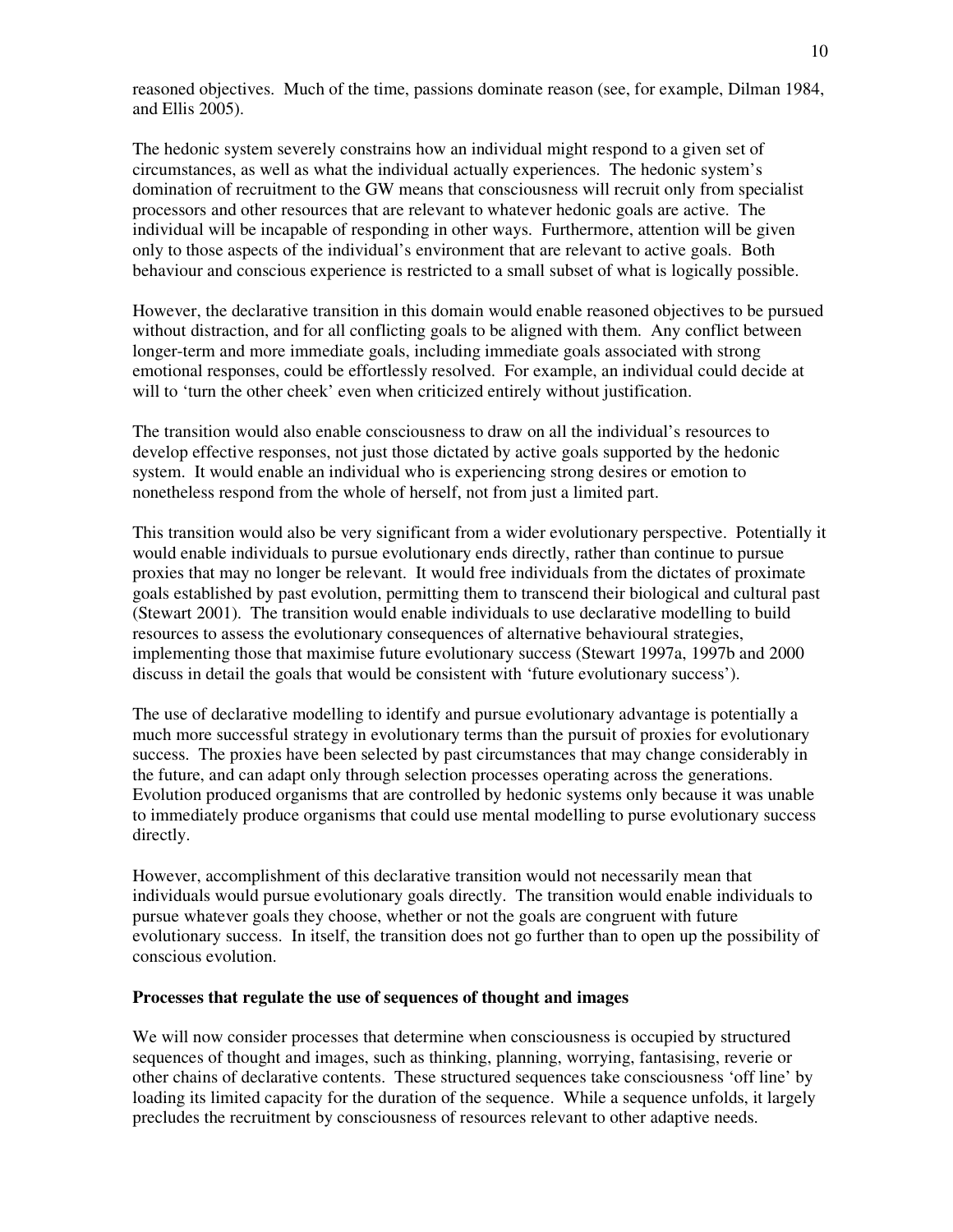Declarative modelling appears to have little input into whether an individual engages in a structured sequence of thought in particular circumstances. It is not something that individuals generally deliberate about or have detailed theories about. We do not, for example, decide whether to engage in a sequence of thought on the basis of declarative knowledge about what is optimal for our adaptability in particular circumstances. Nor is it something that is usually under voluntary control. In fact, we cannot voluntarily stop thought for extended periods as a simple experiment demonstrates—if we attempt to remain aware of the second hand of a watch while we stop thought, we find that sequences of thought will soon arise and fully load consciousness, ending our awareness of the second hand. Nor are we able to drive a car along a familiar route and remain fully aware of the driving process for an extended period without engaging in sequences of thought. Furthermore, when individuals are not engaged in a demanding task, rather than remain on-line and aware of what they are doing, they are highly likely to be engaged in reverie, fantasy or other sequences of thought and images (Antrobus et al. 1970; Smallwood and Schooler 2006).

Whether an individual is likely to engage in sequences of thought in particular circumstances is determined largely by procedural knowledge acquired by operant conditioning. Conditioning will tend to entrench engagement in sequences of thought in whatever circumstances the sequences are reinforced by the hedonic system. This will occur even if the hedonic reinforcement is a poor indicator of the actual adaptive utility of the thought—e.g. in the case of much fantasising.

The use of declarative modelling to assist in determining when it is optimal to engage in sequences of structured thought can significantly improve human adaptability. This is primarily because of the extremely limited capacity of consciousness. When the GW is occupied by a structured sequence of thought, images, or other declarative modelling, consciousness is loaded, and perceptions and other representations cannot easily access the GW and recruit other resources. Consciousness is therefore unavailable for any adaptive purpose other than the goal that is being addressed by the sequence of declarative modelling. This holds unless a perception arises that is of such salience that it out-competes the next element in the sequence of thought and gains access to the GW (for example, we can be brought back on-line when driving a car if the driver of another vehicle does something dangerous or unexpected).

Thus while a sequence of structured thought loads consciousness, an individual is not able to respond creatively to whatever is encountered. The individual is unaware of what is occurring in the immediate environment, and consciousness is unable to recruit resources that interpret events and develop responses. Responses to events can only be automatic and habitual, triggered by perceptions that are not interpreted, assessed or adapted with the assistance of consciousness. Nor are conscious processes available to monitor and evaluate the implementation of automatic responses, and to intervene and modify them as necessary where this is possible (e.g. where they have been constructed at least in part with structured thought or other declarative knowledge). If, as appears to be the case, humans are almost continually engaged in sequences of thought and imagining, adaptability is seriously impaired for extended periods. (For evidence and discussion about the propensity of task-unrelated thought to impair the effectiveness of task performance, see Giambra (1995) and Smallwood et al. (2004)).

Apart from crowding out effective responses to other adaptive challenges, thinking is unlikely to develop optimal responses even for the particular adaptive challenge that it is addressing. Each step in a sequence of thought that occupies the GW will recruit only from resources in the brain that can provide the next step in the chain of thought. The sequence can draw only on resources and specialist processors whose outputs are thoughts. The sequence will not have access to the other non-declarative resources in the brain, no matter how useful and 'wise' they might be for the particular challenge. For example, the sequence will not have the benefit of input from procedural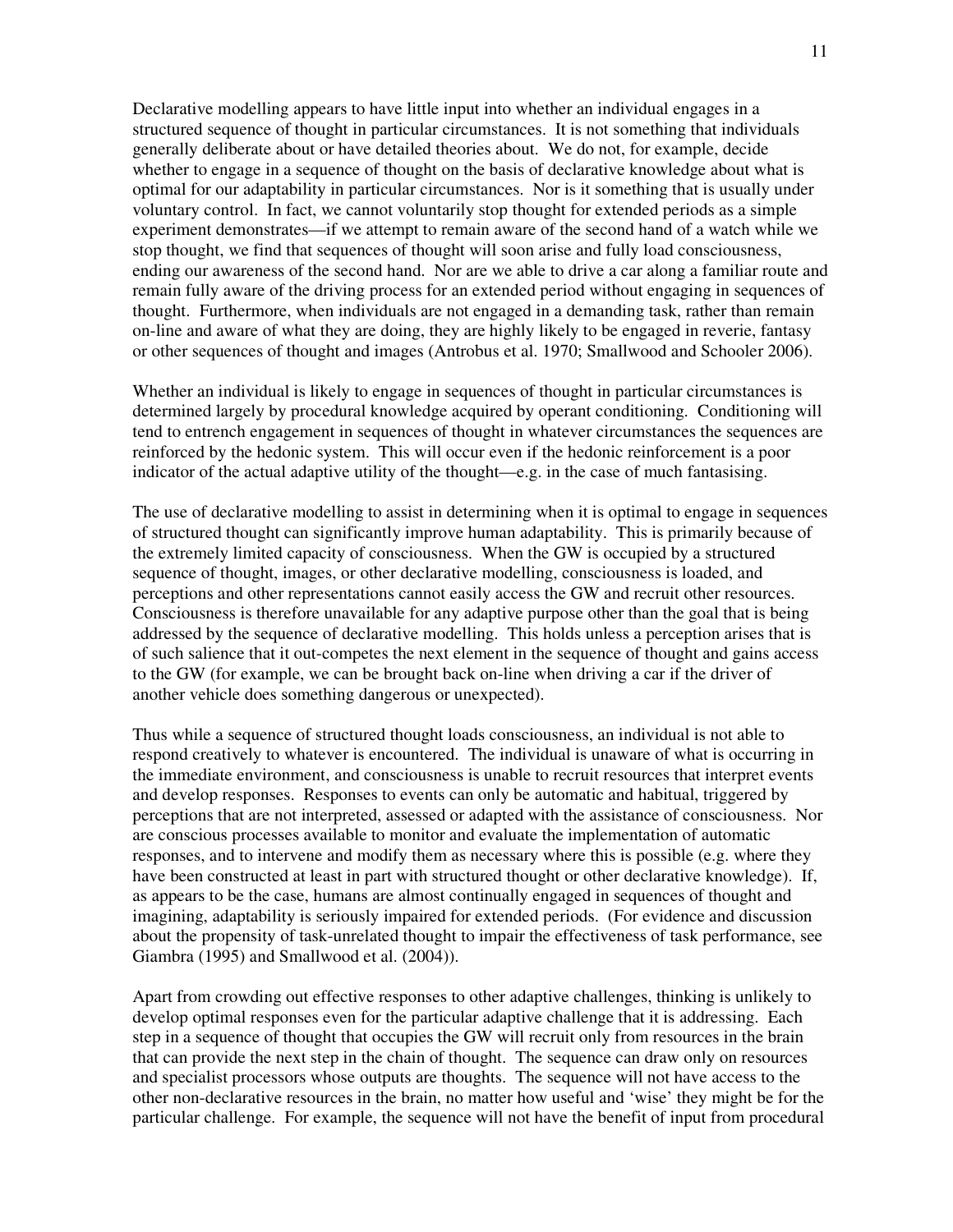knowledge such as intuitions and feelings, except to the extent that these have thoughts as outputs. Access is also prevented to the complex specialist processors that have been put together previously with the assistance of declarative modelling and which now operate largely outside consciousness, having been proceduralized. (For a recent discussion of empirical and anecdotal evidence that rational thought impedes access to intuition and creativity, see Claxton (2000)).

Furthermore, conscious processes such as deliberation, chains of reasoning and other forms of declarative modelling are serial and therefore too slow to develop complex responses in real time. Adaptability is better served by leaving consciousness free to recruit from existing expert processors and resources (including those that have been put together by declarative modelling during periods set aside for planning and contemplation). Consciousness will then be fully loaded only momentarily as it coordinates and recombines expert processors (largely without thought), and as perceptions are assessed and responses are developed outside consciousness by expert processors. Because the loading is not on-going, nothing prevents its interruption at any time. As a result, consciousness will continually have the opportunity to recruit other resources and serve other purposes.

Furthermore, as Baars (1997) emphasizes, consciousness does not have to use thought to recruit relevant resources—all that is required is for consciousness to be directed at the world, and it will effortlessly organise relevant resources to, for example, learn, find patterns, solve problems, and develop behavioural responses. Awareness itself, without thought, can bring all our accumulated knowledge and skills to bear on an adaptive challenge. Sequences of thought cannot. This is why, as Perls (1969) noted, 'attention in and of itself is curative.'

In summary, the individual should be on-line as much as possible when responses to external events might be required, and off-line only when responses are unnecessary i.e. during periods of contemplation and reflection. When the individual is actively dealing with the world, the loading of consciousness by sequences of declarative modelling will impair adaptability. Even when declarative modelling is being used during periods of contemplation, adaptability would be enhanced if it was interspersed with periods when consciousness is unloaded, enabling all relevant resources to be accessed.

When individuals are not actively engaging with the world, adaptability benefits significantly from periods spent off-line using declarative modelling to construct novel adaptive behaviours and cognitive skills. This is essential for the advancement of the declarative transition. It enables the construction and accumulation of complex specialist processors that can then be relied upon when the individual is actively engaging with the world and when there is insufficient time for serial declarative modelling to construct appropriate responses. The processors can be recruited and recombined by consciousness to generate appropriate behaviour without the need for structured sequences of thought. And their implementation can be monitored and adjusted by relatively unloaded consciousness, without thought. Given that most behaviour is necessarily automatic, there are obvious advantages in the systematic use of consciousness to build the best automatic processors possible.

For all these reasons, when we actively engage with the world, cognition can be more effective in the absence of sequences of thought. However, few would confirm this on the basis of their subjective experience. In part this is because we rarely have direct experience of engaging with the world while our consciousness is unloaded by sequences of thought and imagining. But it is also because we are not directly aware of unconscious information processing in our brain, no matter how complex and effective it is. We are only aware of processing that occupies the GW and becomes contents of consciousness, such as declarative modelling organised by sequences of thought. It is difficult to accept that the cognition we know about (and are continually involved in)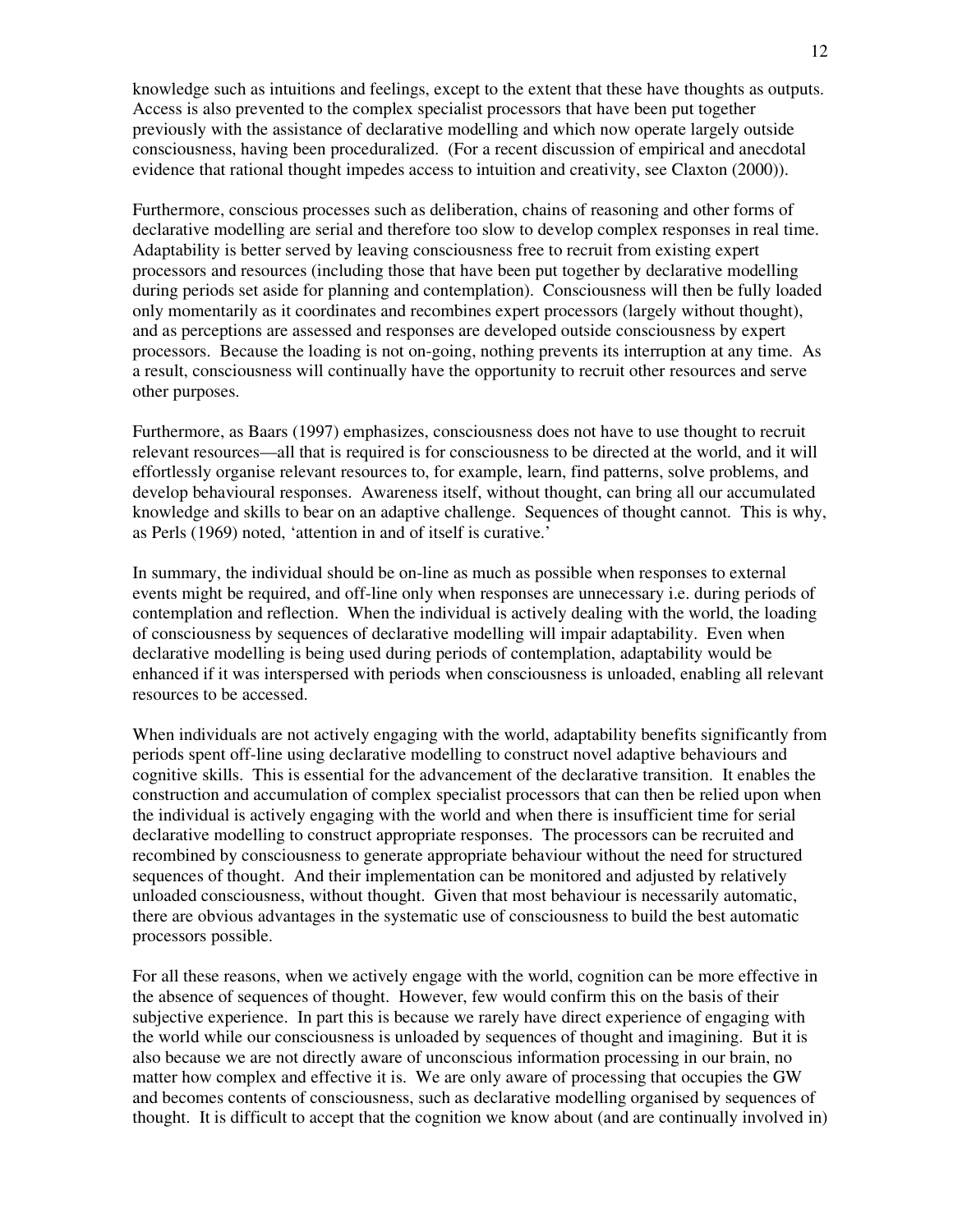is often less effective than cognition we are not even aware of. But our belief in the importance of thought has a deeper origin: unless we think something, we don't know that we know it. More significantly, if we don't continually think about who we are and why we are acting, we don't know who we are and why we act. In an important sense, if we stop thinking, we cease to know that we exist (Morin 2005).

However, the reluctance to accept that most thought lacks utility dissipates once individuals develop the capacity to engage with the world with unloaded consciousness. This enables them to obtain direct experience of the effects on their adaptability of engaging with the world in this way. In the next section we will turn to examining how such a capacity can be developed

The development by humanity of a capacity to use declarative modelling to consciously regulate the use of sequences of thought would also be significant from a wider evolutionary perspective it would substantially enhance human evolvability. This transition would be the third in a series of important developments in the evolution of thought processes. The first was the organisation of thoughts into structured sequences. The emergence of organised sequences enabled thoughts to collectively contribute to developing a response to an adaptive issue. This linking together of individual broadcasts (and recruitments) to form ordered sequences enabled conscious processes to build representations and models containing many elements.

Importantly, when combined with a working memory capability, the emergence of structured sequences of thought enabled consciousness to work around the limitations imposed by the serial nature of the GW architecture. By controlling and co-ordinating the contents of the GW over extended periods, structured thought could put together complex sets of resources to model alternative behaviours and their consequences, despite seriality (of course, the emergence of symbolic thought itself was an earlier step in working around the limited capacity of consciousness—as pointed out by Miller (1956), it enabled symbols to occupy consciousness in the place of the complex concepts that the symbols stood for).

As discussed earlier, the second major development in the evolution of thinking was the use of declarative modelling to consciously structure the content of sequences of thought to improve their effectiveness e.g. by ensuring thought processes are rational.

However, these significant improvements in adaptability came at a major cost. As we have seen, the structured sequences of thought that the improvements relied upon restrict access to other resources, including those put together previously by thought. The potential benefits of overcoming this restriction increase rapidly as the range of specialist processors and other resources built by declarative modelling increases. The significance of a capacity to regulate engagement in thought is that it allows this potential to be realised. It enables access to these specialist processors when they are needed (e.g. when actively engaging with the world), while allowing the benefits of structured thought to be realised at other times when access is not as necessary (e.g. during periods of contemplation).

# **4. REALISING THE POTENTIAL TO ENHANCE THE FUNCTIONING OF CONSCIOUSNESS**

What capacities must individuals acquire if the declarative transition is to occur for the processes that set goals and regulate sequences of thought? Obviously, individuals would need to acquire declarative knowledge about what goals to pursue and about when it is optimal to have consciousness unloaded by sequences of thought. But this would not be enough. Merely having declarative knowledge about the optimal outputs of conscious processes will not change those processes. For the transition to occur, individuals will need to develop the capacity to modify the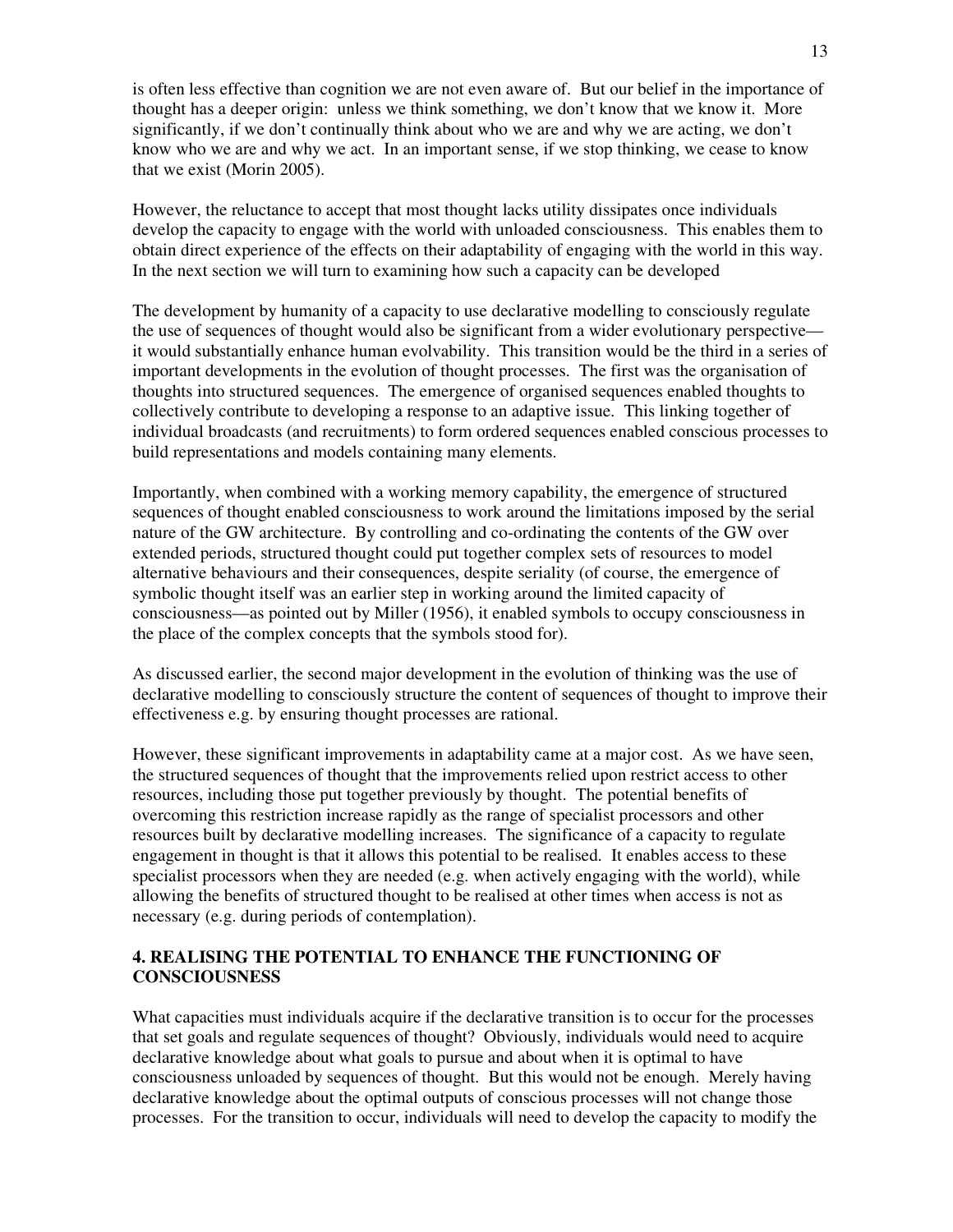processes so that they produce the outputs identified by declarative modelling. In particular, to implement alternative goals, individuals would have to be able to prevent pre-existing goals that are supported by the hedonic system from continuing to control behaviour by regulating recruitment to the GW. And to prevent sequences of thought from loading consciousness, individuals would need to be able to stop sequences of thought from gaining access to the GW and perpetuating themselves.

How could an individual develop these capacities? What sources of declarative knowledge are available to guide their acquisition?

# **Knowledge and practices of religious and contemplative traditions**

In general, the development of these sorts of capacities has not been a goal of western empirical psychology and it has not devised practices and procedures for developing them. However, various religious and contemplative traditions more or less explicitly seek to produce key aspects of these capacities in their adherents. In particular, they pursue capacities that appear synonymous with an ability for individuals to free themselves from the dictates of goals established by their hedonic system. They seek, for example, to have their adherents 'resist temptation' and 'turn the other cheek' (Christianity), free themselves from all desires (Buddhism), and experience equanimity in the face of pleasure or pain (Hinduism).

Most traditions also attempt to develop capacities that enable individuals to consciously regulate their engagement in sequences of thought and imagining. For example, nearly all contemplative traditions seek to produce a mode of functioning that is now commonly referred to as 'being in the present'. The key characteristic of such a mode appears to be that consciousness is not loaded by sequences of thought. It is referred to as 'being in the present' because the individual is 'on-line' and able to attend to stimuli arising at each moment, rather than off-line engaged in thoughts that are nearly always about the past or future.

The contemplative traditions teach a wide range of practices and techniques that are explicitly intended to develop these capacities. Broadly, the practices can be understood as operating to disengage the pre-existing processes that enable the hedonic system to control behaviour and that perpetuate sequences of thought, replacing them with new processes that embody the desired capacities.

It is worth noting here that disengagement from automatic processes has also been necessary in past evolution whenever new adaptive capabilities evolve. For example, the emergence of operant learning required the disengagement of innate reflexes, and the evolution of off-line declarative modelling required the disengagement of both learned and innate responses to environmental stimuli (see Barkley (2001), and the discussion by Nagarjuna (2005) of the need to break the 'stimulus-response loop' to allow voluntary control of motor behaviour).

Providing a detailed survey and analysis of these practices is beyond the scope of this article. Instead, we will identify some of the key elements that are common to many of the practices and techniques, and show how their reported effects are consistent with the framework developed here. In doing so I will draw on general accounts of the practices of Buddhism (Sogyal Rinpoche 1992; Surya Das 1997; and Bucknell and Kang 1997), Hinduism (Mascaro 1962; Mascaro 1965; and Goleman 1988), the Gurdjieff system (Nicoll 1996; Ouspensky 1949) and on surveys of other contemplative traditions (Wilber 1995 and 2000; Combs 2002). I will also draw on the extensive work being done to integrate key practices such as mindfulness meditation into empirical clinical psychology, and to interpret their injunctions and effects within the theories and models of western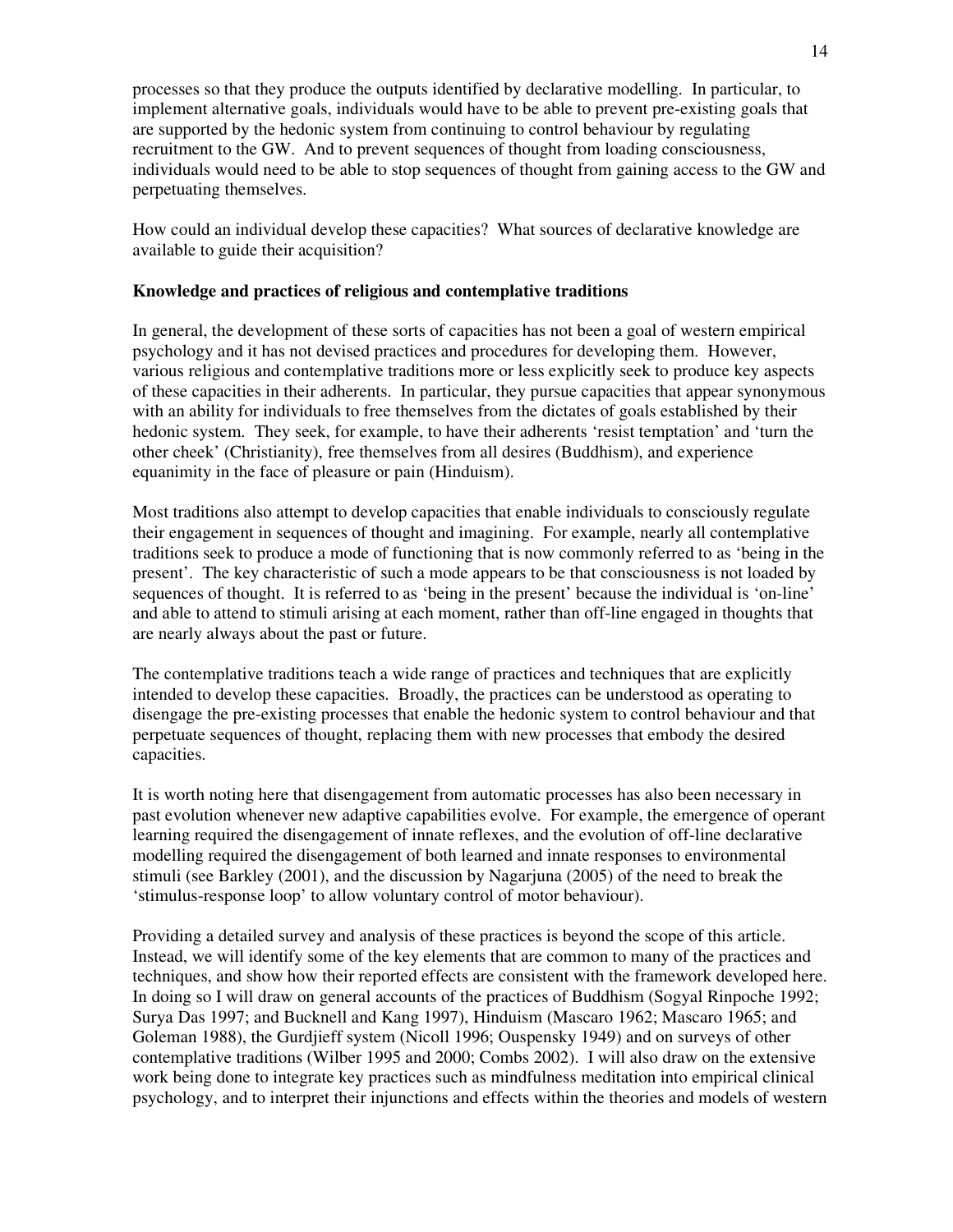scientific psychology (for recent reviews see Breslin et al. 2002; Kabat-Zinn 2003; Baer 2003; Lau and McMain 2005; Walsh and Shapiro 2006; and Shapiro et al. 2006).

The central elements in many of these practices are:

(i) to rest attention on a stimulus that is not associated with any goal and that does not recruit any sequences of thought or other resources (an 'inert' stimulus); and to

(ii) bring attention back to the stimulus whenever it is realised that attention has become to be occupied with thoughts or feelings.

The traditions emphasise that the entire practice, including the realisation by the practitioner that consciousness is occupied by thoughts or feelings, and the movement of attention back to the inert stimulus, is to be undertaken non-deliberatively and non-judgementally. In contrast to cognitive behavioural therapy, thoughts and feelings are not disputed, challenged or evaluated (Lau and McMain 2005). To do so would train further engagement with thoughts and feelings, not disengagement. If elaborative thoughts or judgements arise, these too are disengaged from, and attention returned to the inert stimulus.

A very wide range of internal and external phenomenon can serve as the inert stimulus. One of the most common recommendations is to focus attention on sensations of the breath. Other foci of attention recommended by various contemplative traditions include external objects, visualised objects, internal or external sounds (including chanting and mantras), other physical and mental sensations (including resting attention on awareness itself), repetitious cognitive tasks such as counting or prayer, and goalless emotional states such as reverence, love or feelings of surrender.

The essential effects of this core practice are to train processes that:

(i) disengage attention from sequences of thought and from the recruitment of resources by the hedonic system; and that

(ii) maintain consciousness free from on-going loading and from domination by the hedonic system.

In circumstances where these processes are trained, the individual will have the capacity to choose when consciousness is loaded by sequences of contents, and will be able to access any resources to devise suitable responses, not just those dictated by the hedonic system.

Standard learning theory is capable of fully explaining the ability of the core practice to train these capacities (see, for example, Breslin et al. 2002; and Baer 2003).

Most contemplative traditions supplement a core practice of this type with a range of other activities and teachings that enhance its effectiveness, including:

(i) Adherents are taught to undertake the core practice initially in stimulus-controlled circumstances that require less skill and motivation to be effective. For example, the adherent might withdraw from the distractions and challenges of ordinary life for a period in a retreat, pilgrimage, or monastery (or at least withdraw for short periods each day), and the practice is undertaken as formal sitting meditation in a quite place with a physical posture that is consistent with un-distracted alertness.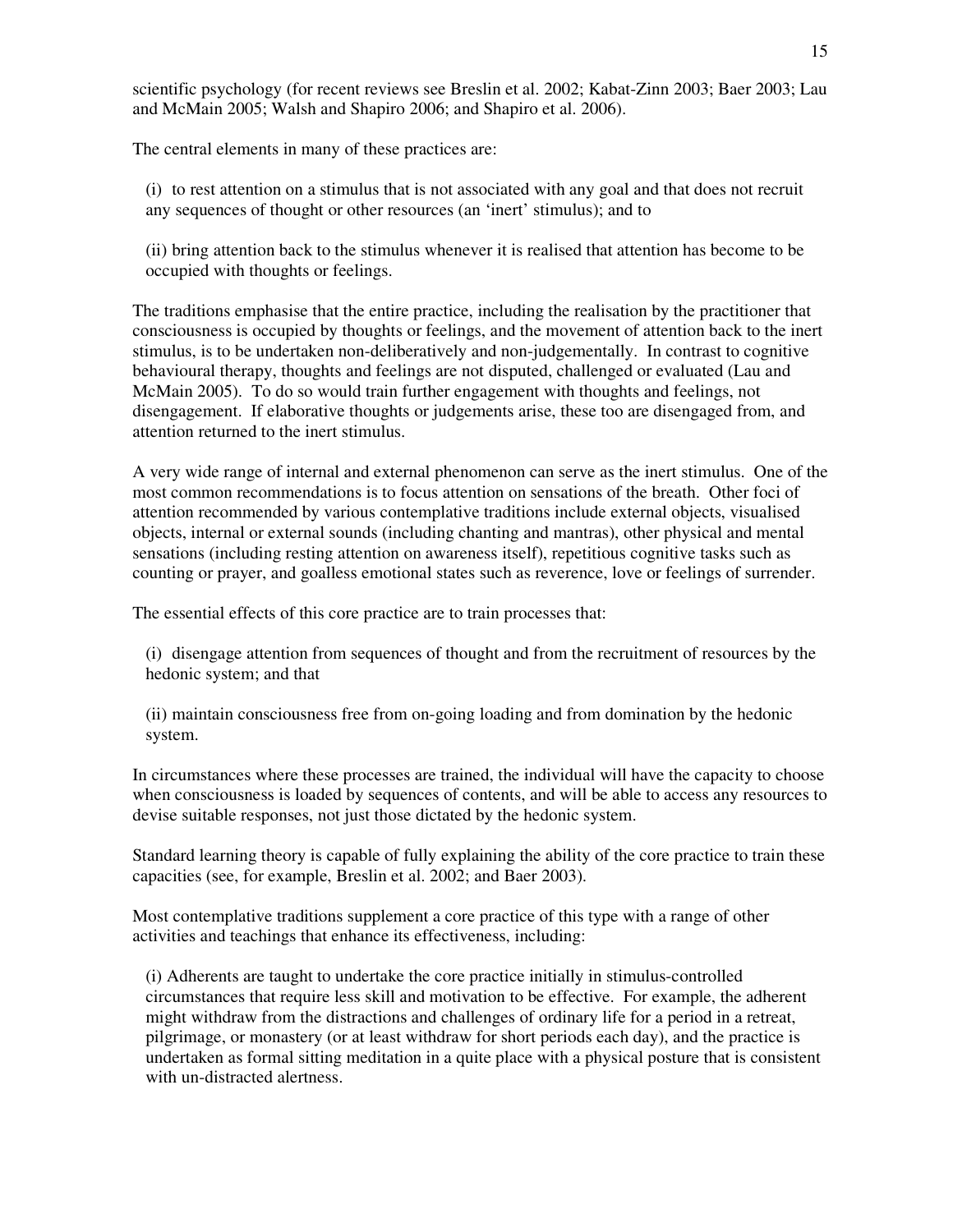(ii) Particularly in traditions that seek to produce these capacities in the midst of everyday life, steps are subsequently taken to generalise the skills learnt through this initial practice to a progressively wider range of stimulus conditions. This is done to ensure the capacities are not trained only in the limited circumstances in which they are learnt—e.g. on the meditation cushion. The capacities are generalised by performing the core practice while engaged in a progressively wider range of normal daily activities.

(iii) A number of traditions include practices and teachings that have the effect of reducing the difficulties associated with extending the core practice to daily life. For example, they may reduce the likelihood that adherents experience strong negative emotions by promoting acceptance, forgiveness, surrender and an attitude of loving kindness towards all others.

(iv) Some traditions encourage adherents to perform the core practice while putting themselves in situations that they would otherwise avoid because, for example, the situations would produce negative affect (e.g. the Gurdjieff system). Without intentionally experiencing such situations, individuals would not have the opportunity to practice disengagement from the impact of aversive stimuli and negative affect, and their behaviour could continue to be controlled by them. These approaches seem to be founded on similar principles to the desensitization and related therapies developed by clinical psychology (e.g. see Breslin et al. 2002).

(v) Traditions generally provide adherents with a set of narratives and beliefs that motivate the performance of the practices, including by pointing to benefits they supposedly will bring. Claimed benefits range from internal peace and bliss to various forms of eternal life. Traditions are also often accompanied by teachings that question the efficacy of continual involvement in thought, as well as the wisdom of a life spent in the pursuit of self-centred desires and motivations. These teachings are directed at overcoming reluctance to continually disengage from sequences of thought and from responses dictated by feelings and emotions. Until individuals gain some proficiency in disengaging from thought and stilling the mind they are unlikely to discover for themselves the limitations of thought—they will be unable to acquire direct knowledge about the lack of utility of most thought while their consciousness is continually loaded by sequences of thought and imagining.

(vi) Mindfulness meditation (also known as insight meditation and self-observation) is a particularly effective practice common to a number of traditions. It combines the core practice with processes that enable the acquisition of knowledge about the efficacy of thought and the operation of the hedonic system. In mindfulness meditation, perceptions of thoughts and feelings can serve as the inert stimulus. Attention is given to these perceptions as they arise from moment to moment, non-deliberatively and non-judgementally. Whenever the meditator realises that consciousness has come to be occupied with thoughts or feelings, rather than only with inert perception of them, the thoughts or feelings are noted (again non-deliberatively and non-judgementally), and attention is taken back to them as objects of inert perception. Alternatively, attention can be returned to another inert stimulus such as the breath.

This practice facilitates the accumulation of resources and knowledge about the efficacy of thinking and feelings without conflicting with the central objective of the practice—to disengage from thought and from recruitment dictated by the hedonic system. This knowledge is accumulated non-deliberatively and non-judgementally during the practice itself, but can be further analysed deliberatively and judgementally during periods set aside for this purpose when the practice is not being undertaken. This process will eventually produce procedural resources that can be recruited and used by consciousness for adaptive purposes without loading consciousness for extended periods.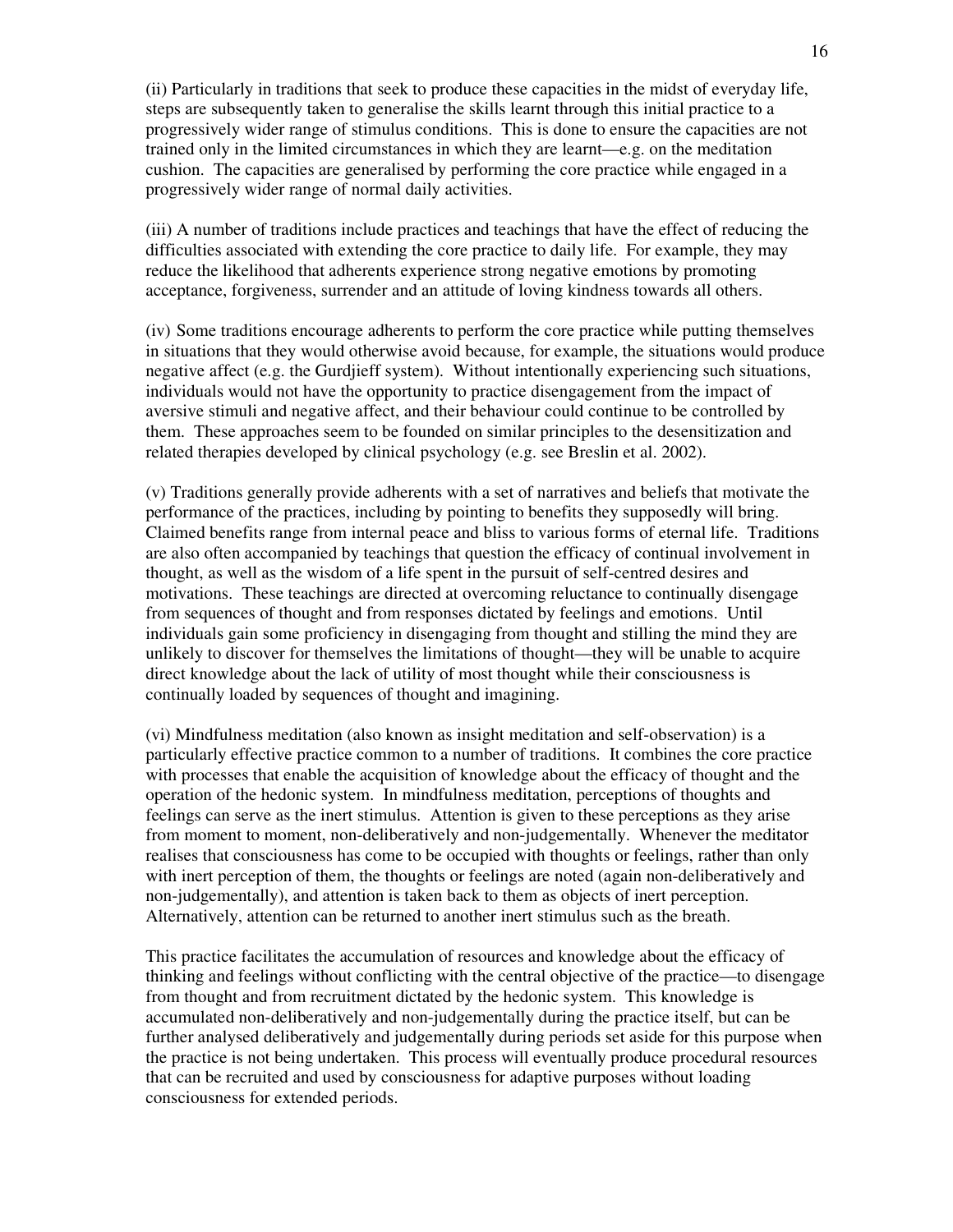# **Global Workspace theory and the capacities developed by religious and contemplative traditions**

It is informative to compare the reported effects of the use of these types of practices with the effects that would be predicted by GW theory, as developed throughout this paper. This comparison does not have to be restricted to the impact of the practices on behaviour and cognition. It can also compare the actual experiences reported to be produced by the practices with those predicted by the model. This is possible because the GW model makes some predictions about what will be experienced in particular modes of conscious functioning. It does this by predicting what will occupy the GW in the various modes, and by proposing that these contents of the GW equate to the contents of consciousness.

This is not the place to attempt a full and comprehensive comparison. However, we will illustrate the potential utility of such an approach by making some brief comparisons here.

#### *Overcoming the domination of recruitment by the hedonic system*

Some of the reported outcomes of using the practices appear to directly correspond to a mode of functioning which is free from the dictates of the hedonic system. Common descriptions of these outcomes include:

(i) Equanimity in the face of both pleasurable and painful experiences;

(ii) Non-attachment to the consequences of actions, whether the consequences are positive or negative;

(iii) Death of the 'ego' (the term ego is not used in the Freudian sense, but rather refers to the psychological system which continually seeks to satisfy immediate and often self-centred impulses, desires and motivations, such as those associated with the maintenance of social status and image);

(iv) 'Objective consciousness' and 'impersonal enlightenment', in which individuals cease to have their experience of the world and their relationship to it determined by how it impacts on their personal desires and motivations. For the first time, they see the world 'as it really is'.

Descriptions of the experiences associated with these capacities demonstrate that they do not involve repression of impulses and emotional responses (Sogyal Rinpoche 1992). Not only do the traditions report that emotions and feelings continue to be experienced, they can in fact be experienced more vividly. But they no longer dominate behaviour. For example, a practitioner who is experiencing a strong emotion will not be completely absorbed in the experience, even if acting upon the emotion. The practitioner is free to consider and implement alternative responses at any time.

This is consistent with a mode of functioning in which emotions and feelings no longer dictate what resources are recruited to the GW. In such a mode, although emotions and feelings may be active, consciousness is free to recruit resources for other goals and purposes, including goals not supported by the hedonic system. The individual is able to remain aware of other internal and external stimuli and act on them. Feelings and emotions continue to enter consciousness as they momentarily occupy the GW, and the individual is free to take them into account when deciding what goals to pursue, but they no longer unilaterally control recruitment to the GW. In this mode consciousness is able to recruit resources *about* emotions and feelings, not just resources dictated by them. As a result, feelings and emotions are experienced as objects of perception that rise into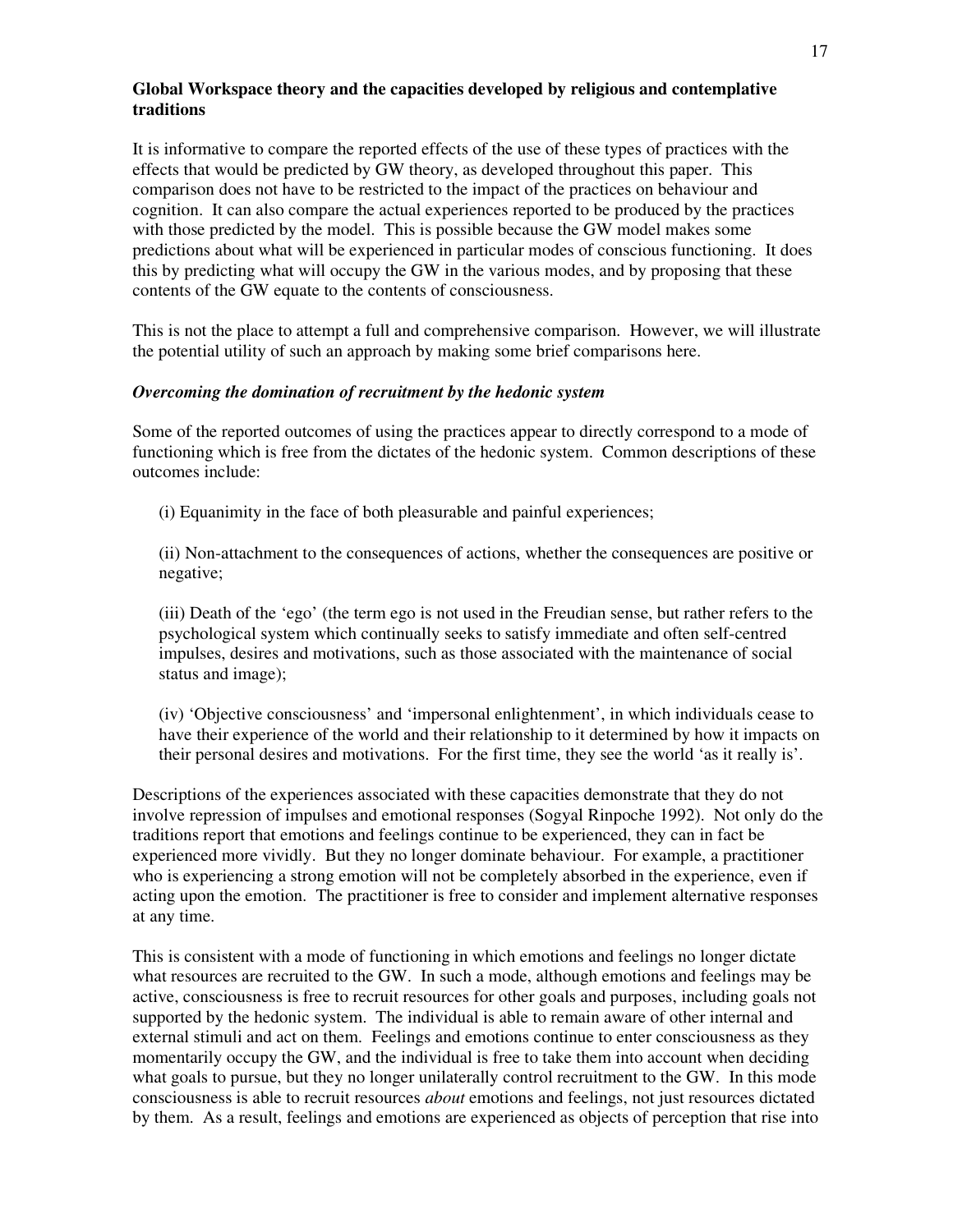consciousness. They may be given further attention, thought about or acted upon, as decided by the individual.

Researchers exploring the potential of mindfulness meditation as a therapeutic intervention have often described mindfulness as a mode in which feelings and emotions are learnt to be accepted and tolerated non-judgementally (see, for example, Breslin et al. 2002, ). Feelings and emotions arise, but no longer need to be acted upon. Again this is consistent with the interpretation developed here: when an individual can tolerate feelings as they arise, and can just 'be' with the feelings without reacting to them, the hedonic system no longer has the capacity to dominate recruitment to the GW. Some contemplative traditions suggest that a similar outcome can be achieved through practices that involve surrender or sacrifice.

It is worth distinguishing the practices under consideration here from other approaches that seek to align goals supported by the hedonic system with longer-term goals. The core practice outlined above operates to transcend the dictates of the hedonic system. In contrast, these other approaches attempt to achieve their objectives by modifying the goals supported by the hedonic system, rather than by transcending them. For example, neuro-linguistic programming advocates the use of various techniques to establish emotions and motivations that are consistent with longer-term goals (O'Connor and Seymour 1995), and Ellis (2005) proposes using meta-emotion and voluntary imagery to elicit emotions that are congruent with goals established by reason. In these cases, the 'replacement' emotions and motivations continue to dominate recruitment to the GW and the hedonic system is not transcended.

#### *Regulation of sequences of thought*

Some of the reported outcomes of using the practices appear to directly correspond to a mode of functioning in which consciousness remains unloaded by sequences of thought and imagining for extended periods. Common descriptions of these outcomes include:

(i) Awakening, silent witnessing, being 'in the now', and being 'in the present'—in these modes of functioning, the individual is reported as being more or less continually aware and able to respond to both internal and external events as they arise in the moment, rather than being absorbed in thought, imagining, emotions and feelings, and responding habitually (from the GW perspective, these are modes in which the capacity of consciousness is unloaded by sequences of thought and free from hedonic control, and therefore is continually on-line and able to recruit from all the available resources in the brain while developing responses to events. Entering these modes is analogous to awakening from a dream because it enables the individual to draw on a much wider range of resources to decide how to respond to a given event. From the wider perspective afforded by these resources, the individual realizes that the previous (normal) mode of functioning was blind to many relevant factors. This is similar to awakening from a dream and realising that responses made during the dream were blind to the wider context which is available to consciousness upon awakening.).

(ii) Having enhanced access to intuition, wisdom, and all of the individual's knowledge (not just knowledge represented by thought), including the ability to 'see' complex patterns at a glance. These forms of knowledge emerge into consciousness when the mind is silent and still (and when, from the GW perspective, the ability of consciousness to access relevant resources is not crowded out by thought, and is not limited to those resources that contribute the next thought in a sequence).

(iii)Experiencing consciousness as more spacious and perceptions as more detailed and vivid, while the mind is silent, still and peaceful (and, from the GW perspective, when more of the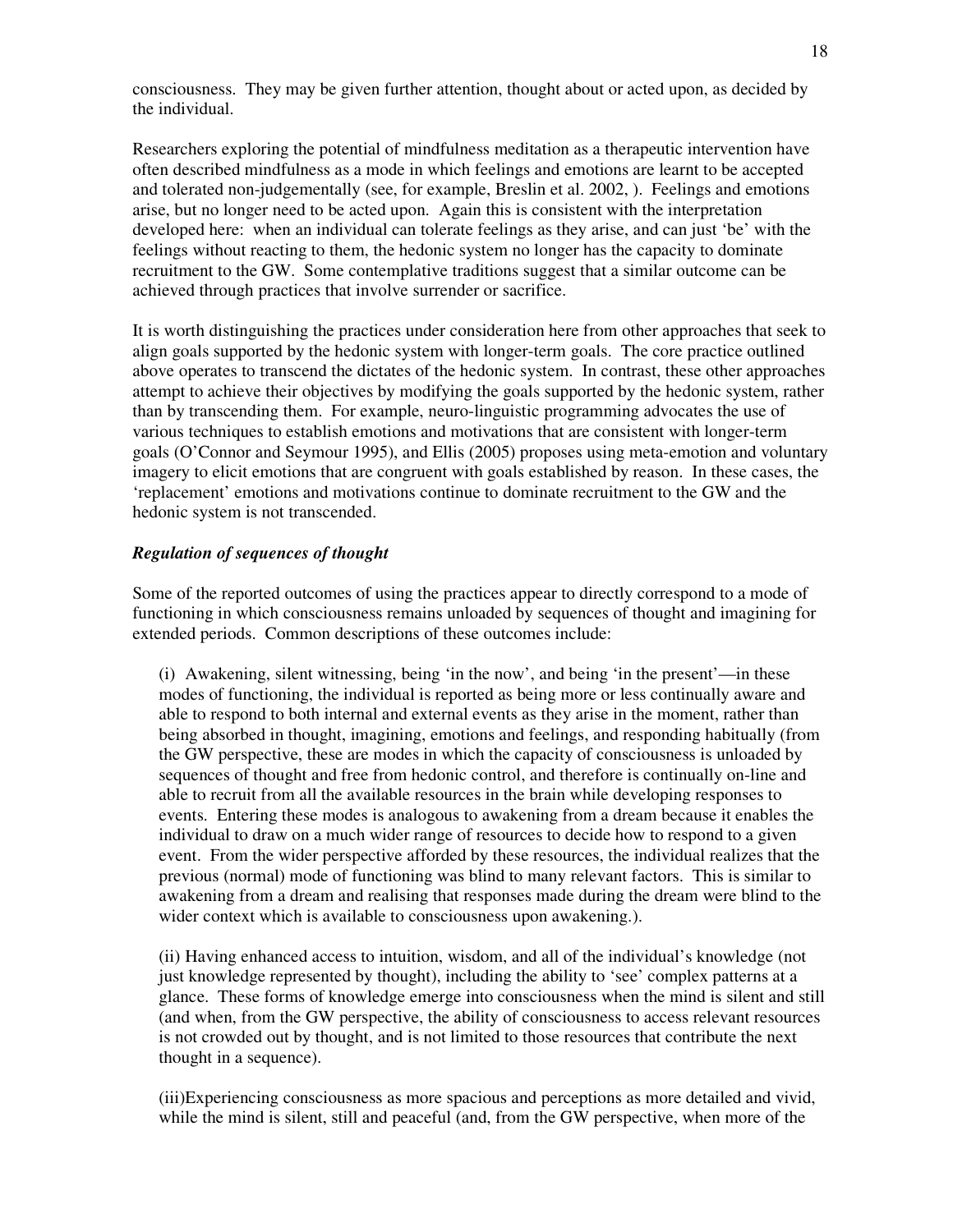limited capacity of consciousness is available for perception). Some religious traditions interpret these experiences as the presence of God or the divine.

(iv) Acting out of silence and un-knowing, acting spontaneously, and experiencing phenomenon as empty—in these modes of functioning, perceptions, realisations and actions are not accompanied by interpretation, analysis, plans, rehearsals or other sequences of thought (from the perspective of GW theory, if the GW is not occupied by thought and other forms of declarative knowledge, and it is operating mainly by recruiting the outputs of unconscious specialist processors, the individual will not be conscious of how intuitions or judgements are arrived at, and perceptions will not be accompanied by continual commentary and thought. Intuitions, judgements and perceptions will just appear in consciousness.).

As individuals develop these capacities and are able to exercise them in progressively wider ranges of circumstances, they will be able to maintain consciousness that is unloaded by sequences for longer periods. The individual will be less likely to go off-line as a consequence of the occupation of the GW by a sequence of thought and consciousness is less likely to be fully occupied with the pursuit of narrow goals established by the hedonic system. During the periods when consciousness is unloaded, all the resources of the brain will be accessible, and the individual can act from the whole of herself. Consciousness will continually be poised and free to deal with whatever arises, moment by moment.

From the perspective of the contemplative traditions, individuals will be awakened, in the present, or in the witness state for longer periods and in a wider range of circumstances. In the terminology of the Gurdjieff system, individuals will increasingly experience themselves as developing a soul—they will begin to experience themselves as a continual awareness that is unbroken by thoughts, feelings and external stimuli (these will continue to enter consciousness, but will no longer load it or dominate recruitment for extended periods). Initially, this experience of on-going awareness will be interrupted as sequences of thoughts and emotions arise that load consciousness and dominate recruitment, but the experience will increasingly extend for longer periods. In the terminology of Wilber (1997), subject permanence emerges.

From the perspective of Kegan (1982), individuals will spend less time embedded in thoughts and feelings (consciousness will cease to be prevented from considering alternative responses due to loading or domination of recruitment—in the language of the contemplative traditions, the individual will cease to be attached to or identified with the thoughts or feelings). As a consequence, thoughts, feelings and reactions to them can be 'objects of consciousness'. Events (whether internal or external) can be objects of consciousness only when they cease to elicit sequences of thought or other responses that load consciousness or otherwise dominate recruitment over time. Once an event ceases to elicit such a response, it can be given 'bare attention', and consciousness is free to recruit resources *about* the event, or to shift attention to other events or responses. For example, once thoughts or emotions are objects of consciousness we can relate to them in the same way as we relate to inert objects in our external environment we are free to choose whether to respond to them, including whether to give them further attention. Mindfulness researchers appear to be describing the same phenomenon when they refer to taking a 'decentered perspective' or achieving 'cognitive distancing' in relation to thoughts and emotions (Hayes et al. 1999; Teasdale et al. 1995).

Consistent with Kegan's general characterisation of the trajectory of development, what was subject (thoughts, feelings and emotions) increasingly becomes object. In Kegan's terminology, individuals who have developed these capacities will *have* thoughts, feelings and emotions; thoughts, feelings and emotions will no longer *have* them.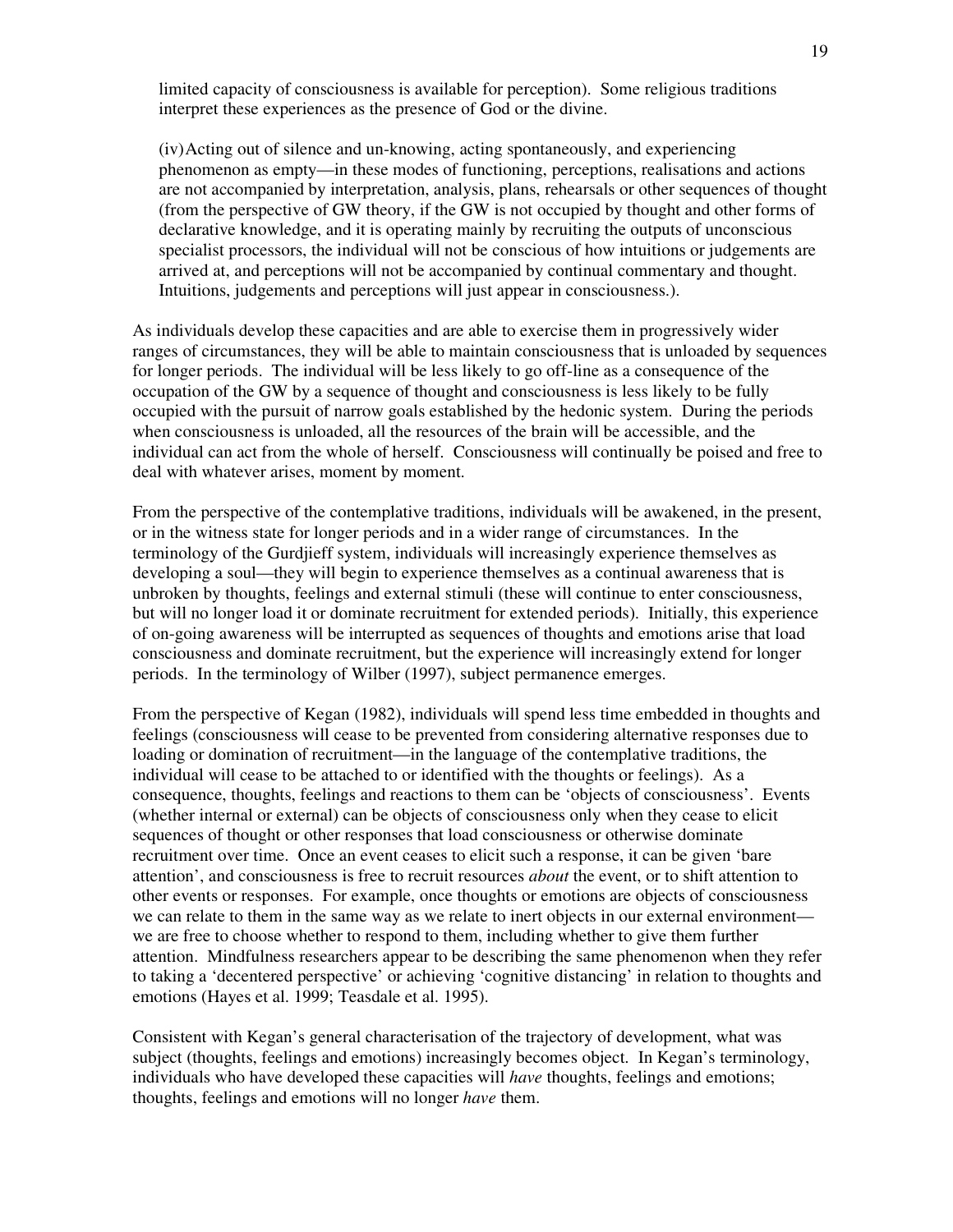Most of the contemplative traditions suggest that the movement from subject to object in these domains tends to occur in stages. After surveying a wide range of traditions, Wilber (1995) suggested that traditions generally agree on at least three broad stages that he termed the psychic, subtle and causal. From the perspective being developed here, these appear to equate broadly to stages in which:

(i) The physical environment can be an object of consciousness, and the individual is able to maintain subject permanence while experiencing the external environment, but only in the absence of stimuli that strongly elicit thoughts or feelings (e.g. the individual is able to be 'in the present' when contemplating the natural environment).

(ii) Thoughts (as well as the physical environment) can be objects of consciousness, and the individual is able to maintain subject permanence while thoughts arise, but only in the absence of stimuli that elicit strong emotions (the individual is able to be 'in the present' except, for example, in affectively-charged social interactions).

(iii) Emotions, desires and other feelings (as well as thoughts and the physical environment) can be objects of consciousness, and the individual is able to maintain subject permanence while desires and emotions arise.

Within the framework developed by Turchin (1977) and Heylighen (1991), the development of the capacities represented by each of these stages constitutes a metasystem transition.

The culmination of this developmental (and evolutionary) trajectory from subject to object appears to be a mode of functioning referred to by a number of the contemplative traditions as the non-dual mode. It represents an end point because the movement from subject to object is complete—all phenomenon (internal as well as external) are potentially objects of consciousness that can be adapted consciously. Metzinger (2003) suggests that in this mode, consciousness ceases to be continually loaded by what he refers to as the phenomenal model of the self (the PMS) and the phenomenal model of the intentionality relation (the PMIR). The PMS is a representation of the self, including representations of the boundaries between the self and non-self and of the location of the self in the world. The PMIR is a representation of the self in-interaction-with and havingintentions-towards the world (see also Clark 2005). Once the PMIR and the PMS can be objects of consciousness, the individual can experience phenomenon without the PMIR and PMS either loading consciousness or being experienced as part of the subject. As a consequence, the individual in the non-dual mode ceases to experience the world from a perspective centred on the self, no longer experiences boundaries between self and the world, and ceases to experience phenomenon in terms of their relationship to her intentions. Without any privileged perspective, all is experienced 'as one' and no phenomenon, including those associated with the individual, are seen as more central or relevant than others.

#### **The unfolding of the declarative transition**

The progressive development of these capacities opens the way for the declarative transition to proceed. As more becomes object, it can be optimised using the superior potential of consciousness aided by declarative modelling. In particular, the acquisition of these capacities will provide individuals with the opportunity to consciously regulate when they will engage in sequences of thought and to implement whatever goals they choose, irrespective of whether the goals are supported by the hedonic system.

But these are potentials only. The extent to which individuals actually take up the possibility of optimising these functions depends on whether they accumulate the relevant declarative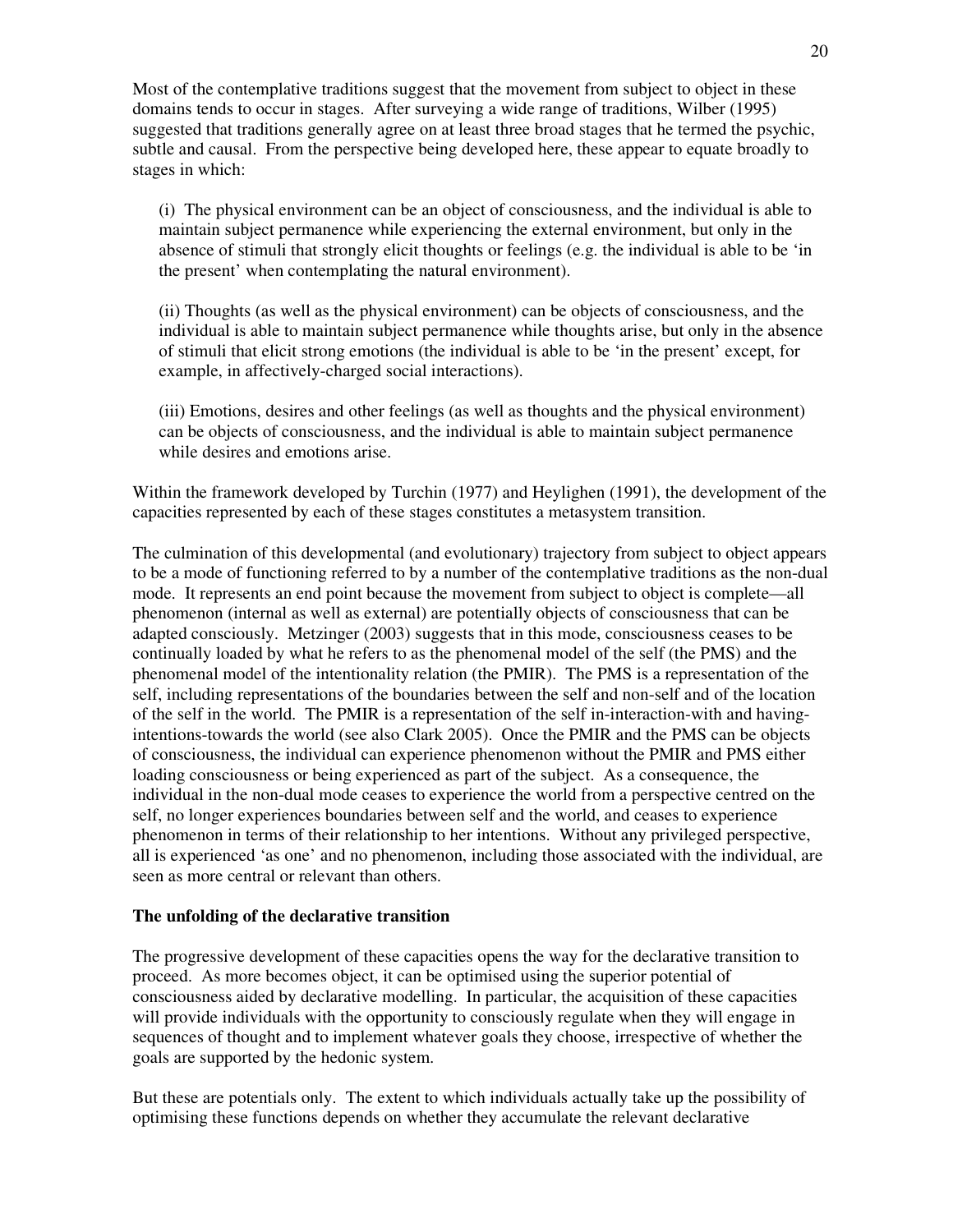knowledge and use it to build appropriate models and specialist processors. An extremely large and complex body of declarative knowledge needs to be acquired to model (and therefore 'understand') the effects of pursuing existing goals in various circumstances, the consequences of modifying the goals in particular ways, and the impacts and effects of adopting alternative goals. And this knowledge cannot begin to be acquired to any extent until the capacities described here have been developed. The capacity to remain in the present while engaging with the world is needed to enable the self-observation and mindfulness that is essential for the acquisition of this declarative knowledge (and comprehensive self-knowledge in general).

Individuals who develop these capacities without acquiring the requisite declarative knowledge will not accomplish the declarative transitions and therefore will not realise the full potential to enhance the functioning of consciousness. Contemplative traditions provide many examples of individuals who develop these capacities without going on to acquire the relevant declarative knowledge (e.g. the 'silly saints' of Gurdjieff (Ouspensky 1949)). From the perspective of the declarative transition, enlightenment is a means to an end, not an end in itself.

#### **4. CONCLUSION**

Religious and contemplative traditions have accumulated a substantial body of declarative and procedural knowledge about how to modify the functioning of consciousness. This knowledge has the potential to significantly increase human adaptability and evolvability. By enabling conscious processes to be modified, it opens the way for declarative modelling to optimise the functioning of consciousness. This would enable the full capacity of consciousness to discover new adaptations to be used to adapt and enhance consciousness itself. However, the development of these capacities would not just significantly enhance adaptability—it would also change what occupies the GW through time, and therefore what an individual is conscious of. It would change the experience of what it is to be a human being.

However, the explanations and interpretations developed by the contemplative traditions to account for the practices they use and the experiences and capacities they produce are prescientific. Their theories have not been disciplined by the scientific method. In particular, they have unnecessarily introduced a plethora of theoretical entities unknown to empirical psychology and science that have little predictive value. Nor have the theories taken advantage of the powerful models and understandings embodied in standard learning theory, clinical psychology, information processing models of cognition, and other areas of cognitive neuroscience.

It can be expected that these deficiencies will be corrected as the knowledge accumulated by the contemplative traditions is integrated into the framework and practice of scientific psychology. As this integration proceeds, it is likely that far more powerful models of the phenomenon and associated processes will be developed, and that these in turn will enable more effective practices and interventions to be developed. Such a re-interpretation of pre-scientific declarative and procedural knowledge in the light of the conceptual frameworks and models of other domains is an important step in the declarative transition in any domain. In particular, it enables discoveries, models and understandings from other areas to be applied to the domain in question, and vice versa. Science has been the key vehicle for this process in the most recent 400 years of human evolution. This paper is a contribution to the early stages of this interpretation and integration process for consciousness (see Walsh and Shapiro 2006 for a recent overview of progress).

The integration of the discoveries of contemplative traditions with scientific psychology can be expected to greatly assist and accelerate the unfolding of this declarative transition across humanity in general. The successful accomplishment of the transition would open up adaptive possibilities of great evolutionary significance. It would, for example, provide humans with the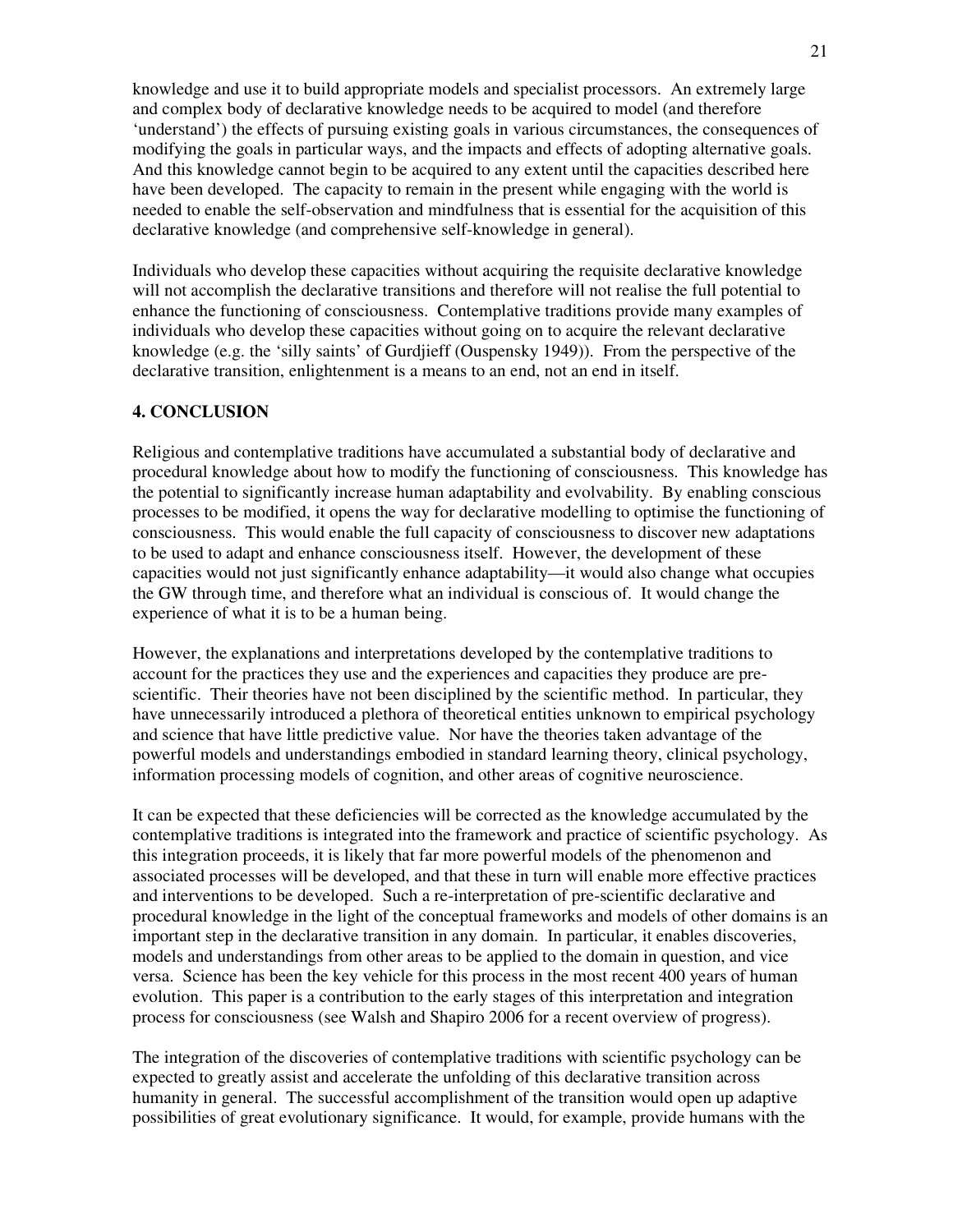possibility of choosing to pursue evolutionary goals directly, rather than continuing to pursue proxies for evolutionary success. It would also enable these goals to be pursued more creatively and successfully. Furthermore, as the transition extends to more aspects of consciousness, humans would increasingly be able to choose to adopt particular modes of consciousness to match the needs of different circumstances, just as we now can choose to adopt particular physical postures to match the needs of different physical tasks.

# **5. REFERENCES**

- Anderson, J R 1980, *Cognitive science and its implications,* Freeman, San Francisco.
- Anderson, J R 1983, *The architecture of cognition*, Harvard University Press, Cambridge, MA.
- Antrobus, J S, Singer, J L, Goldstein, S Fortgang, M 1970 Mindwandering and cognitive structure, *Trans N Y Acad Sci,* vol. 32, no. 2, pp. 242-252.
- Baars, B J 2003, How brain reveals mind: neuroimaging supports the central role of conscious experience, *Journal of Consciousness Studies*, vol. 10, no. 9-10, pp. 100-114.
- Baars, B J 2002, The conscious access hypothesis: origins and recent evidence, *Trends in Cognitive Sciences* vol. 6, no. 1, pp. 47-52.
- Baars, B J 1997, In the theatre of consciousness, *Journal of Consciousness Studies,* vol. 4, no. 4, pp. 292-309.
- Baars, B J 1997, *In the theater of consciousness,* Oxford University Press, New York.
- Baars, B J 1988, *A cognitive theory of consciousness,* Cambridge University Press, Cambridge, MA.
- Baars, B J 1983, Conscious contents provide the nervous system with coherent, global information, in R J Davidson and G E Schwartz, eds., *Consciousness and self-regulation*, Plenum Press, New York
- Baer, R A 2003, Mindfulness training as a clinical intervention: a conceptual and empirical review, *Clinical Psychology: Science and Practice,* vol. 10, no. , pp. 125-143.
- Bargh, J A 1997, The automaticity of everyday life, in R S J Wyer, ed., *Advances in social cognition,* vol. 10, pp. 1-61, Erlbaum, Mahwah, N.J.
- Bargh, J A and Chartrand, T L 1999, The unbearable automaticity of being, *American Psychologist*, vol.54, no. 7, pp. 462-479.
- Barkley, R 2001, The executive functions and self-regulation: an evolutionary neuropsychological perspective, *Neuropsychology Review,* vol. 11, no. 1, pp. 1-29.
- Breslin, F C, Zack, M, and McMain, S 2002, An information-processing analysis of mindfulness: Implications for relapse prevention in the treatment of substance abuse, *Clinical Psychology: Science and Practice,* vol. 9, no. 3, pp.275-299.
- Bucknell, R and Kang, C (eds.) 1997, *The meditative way: readings in the theory and practice of Buddhist meditation,* Curzon, Richmond, Surrey.
- Clark, T W 2005, Killing the observer, *Journal of Consciousness Studies*, vol. 12, no. 4-5, pp. 38- 59.
- Claxton, G 2000, *Hare brain tortoise mind: how intelligence increases when you think less,* Ecco Press, New York.
- Combs, A 2002, *The Radiance of being: Understanding the grand integral vision; Living the integral life*. Paragon House, St Paul, MN.
- Das, S 1997, *Awakening the Buddha within,* Bantam Books, Sydney.
- DeHaene, S and Naccache, L 2001, Toward a cognitive neuroscience of consciousness: basic evidence and a workspace framework, *Cognition,* vol. 79, no. 1-2, pp. 1-37.
- Dennett, D 2001, Are we explaining consciousness yet? *Cognition,* vol. 79, no. 1-2, pp. 221-237.
- Dennett, D 1991, *Consciousness explained,* Little, Brown, Boston.
- Dilman, I 1984, Reason, passion and the will, *Philosophy,* vol. 59, pp.185-204.
- Dreyfus, H and Dreyfus, S 1987, *Mind over machine: the power of human intuition*, The Free Press, New York.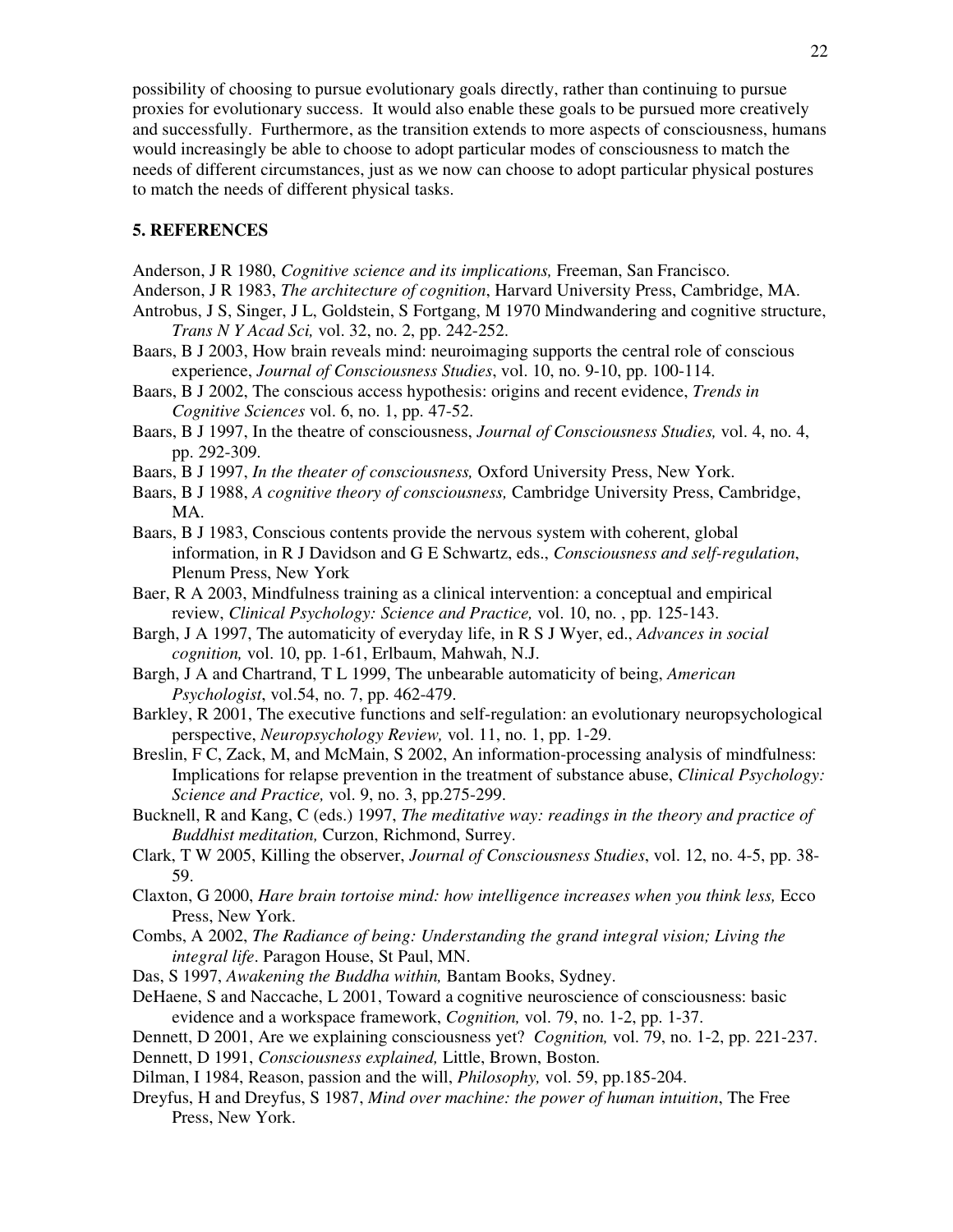- Ellis, R D 2005, The roles of imagery and meta-emotion in deliberate choice and moral psychology, *Journal of Consciousness Studies*, vol. 12, no. 8-10, pp. 140-157.
- Flavell, J H 1985, *Cognitive development,* 2nd ed., Prentice-Hall, Englewood Cliffs, NJ.
- Giambra, L M 1995, A laboratory based method for investigating influences on switching attention to task unrelated imagery and thought, *Consciousness and Cognitio*n, vol. 4, no. 1, pp. 1-21.
- Goleman, D 1988, *The meditative mind the varieties of meditative experience,* G. P. Putnam's Sons, New York.
- Hayes, S C, Strosahl, K D, and Wilson, K G 1999, *Acceptance and commitment therapy: an experiential approach to behaviour change,* Guilford Press, New York.
- Heylighen, F 1991, 'Cognitive Levels of Evolution: from pre-rational to meta-rational', in *The Cybernetics of Complex Systems – Self-organisation, Evolution and Social Change*, F. Geyer (ed.), Intersystems, Salinas California, pp.75-91.
- Johnston, V 1999, *Why we feel: the science of human emotions*, Perseus, Cambridge, MA.
- Kabat-Zinn, J 2003, Mindfulness-based interventions in context: past, present and future, *Clinical Psychology: Science and Practice,* vol. 10, no. 2, pp. 144-156.
- Kanwisher, N 2001, Neural events and perceptual awareness, *Cognition*, vol. 29, no.1-2, pp. 89- 113.
- Karmiloff-Smith, A 1992, *Beyond Modularity: A Developmental Perspective on Cognitive Science,* MIT Press, Cambridge MA.
- Karmiloff-Smith, A 1986, From meta-processes to conscious access: evidence from children's metalinguistic and repair data, *Cognition,* vol. 23, no. 2, pp. 95-147.
- Kegan, R 1982, *The evolving self,* Harvard University Press, Cambridge, MA.
- Keil, F 1989, *Concepts, kinds and cognitive development,* MIT Press, Cambridge, MA.
- Kuhn, D, Langer, J, Kohlberg, L and Haan, N S 1977, The development of formal operations in logical and moral judgment, *Genetic Psychology Monographs*, vol. 95, pp. 97-188.
- Lau, M A and McMain, S F 2005 Integrating mindfulness meditation with cognitive and behavioural therapies: the challenge of combining acceptance and change-based strategies, *Can J Psychiatry,* vol. 50, no.13, pp 863-869.
- Luria, A R 1973, *The working brain,* Basic Books, New York.
- Mandler, J 1992, How to build a baby, *Psychology Review*, vol. 99, no. 4, pp. 587-604.
- Mascaro, J (trans.) 1962, *The Bhagavad Gita,* Penguin, Harmondsworth.
- Mascaro, J (trans.) 1965, *The Upanishads,* Penguin, Harmondsworth.
- Metzinger, T 2003 *Being no one: the self-model theory of subjectivity,* MIT Press, Cambridge, MA.
- Miller, G A 1956, The magical number seven, plus or minus two: some limits on our capacity for processing information, *Psychological Review*, vol. 63, no. 2, pp. 81-87.
- Morin, A 2005, Possible links between self-awareness and inner speech, *Journal of Consciousness Studies,* vol. 12, no. 4-5, pp.115-134.
- Nagarjuna, G 2005, Muscularity of mind: towards an explanation of the transition of unconscious to conscious. Retrieved November 22, 2006 from the Cogprints archive at http://cogprints.org/4352/01/mom.pdf
- Nicoll, M 1996, *Psychological Commentaries on the Teaching of Gurdjieff and Ouspensky,*  Samuel Weiser, York Beach Maine.
- Norretranders, T 1998, *The user illusion,* trans. J. Sydenham, Viking, New York.
- Perls, F 1969, *Gestalt therapy verbatim*, Real People Press, Lafayette, CA.
- Ochsner, K N and Fross, J J 2005 The cognitive control of emotion, *Trends in cognitive sciences,*  vol. 9, no. 5, pp. 242-249.
- O'Connor, J and Seymour, J 1995, *Introducing neuro-linguistic programming,* Thorsons, Hammersmith, London.
- Ouspensky, P 1949, *In search of the miraculous,* Harcourt Brace Jovanovich, New York.